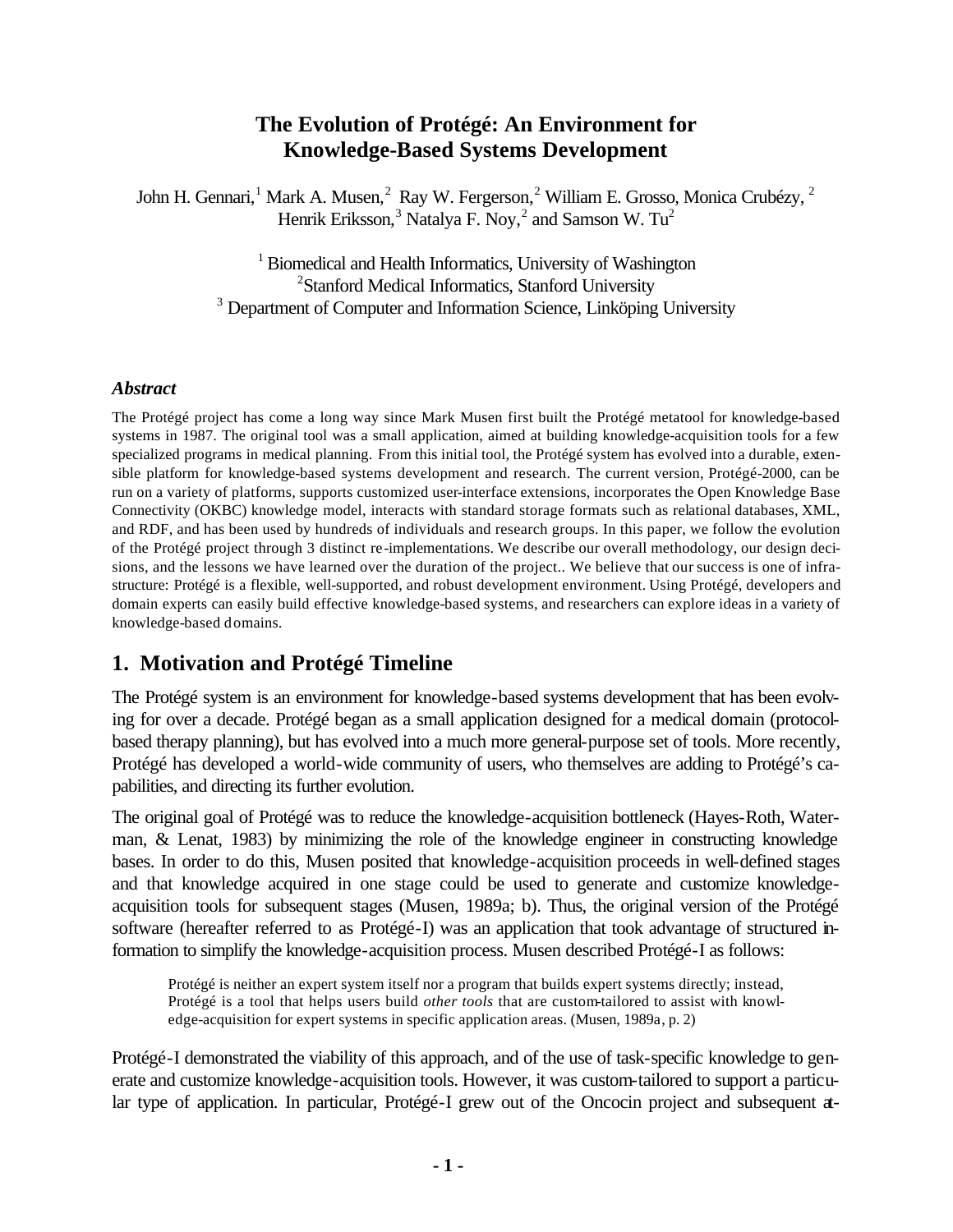

tempts to build expert systems for protocol-based medical therapy planning (Shortliffe, Scott, et al., 1981). Thus, the original system was limited in its application.

Over more than a decade, through four distinct releases, the Knowledge Modeling Group at Stanford Medical Informatics has worked to turn Protégé into a general-purpose environment for knowledgemodeling. Figure 1 shows a chronology of these four releases, along with a few of the salient features of each release. The current system, Protégé-2000, is far more general than the original version, yet it maintains the original focus on the use of meta-knowledge to create usable knowledge-acquisition tools.

We have guided the evolution of Protégé by a build-and-test methodology: We built systems and tested each generation of Protégé on real-world problems so as to solicit user feedback about strengths and weaknesses. Thus, our motivation has been more pragmatic than theoretic: Our primary goal has been to make Protégé an easily-used environment, with the assumption that research issues will arise from use. Our research in knowledge-based systems has been grounded in this cycle of development: New versions of Protégé have not only extended its technical capability, but also uncovered new research questions to investigate.

In this paper, we describe the evolution of Protégé. We begin with a discussion of knowledge acquisition in the mid-1980s and a description of Opal, the immediate ancestor of Protégé-I. We then follow Protégé through the three re-implementations shown in Figure 1, discussing how they differ, and how they have led to a broader and more general-purpose environment. One conclusion we draw from this evolution is the significance of testing ideas on real-world problems. Our iterative methodology insured that the requirements for Protégé and the architecture for its implementation were constantly questioned and reconsidered. A related conclusion we draw is that long-term projects such as Protégé that span more than a decade can yield important results—the sorts of re-implementations we built could not have been carried out in the time span that is more typical for academic research projects (often 3 years, and at most 5 years).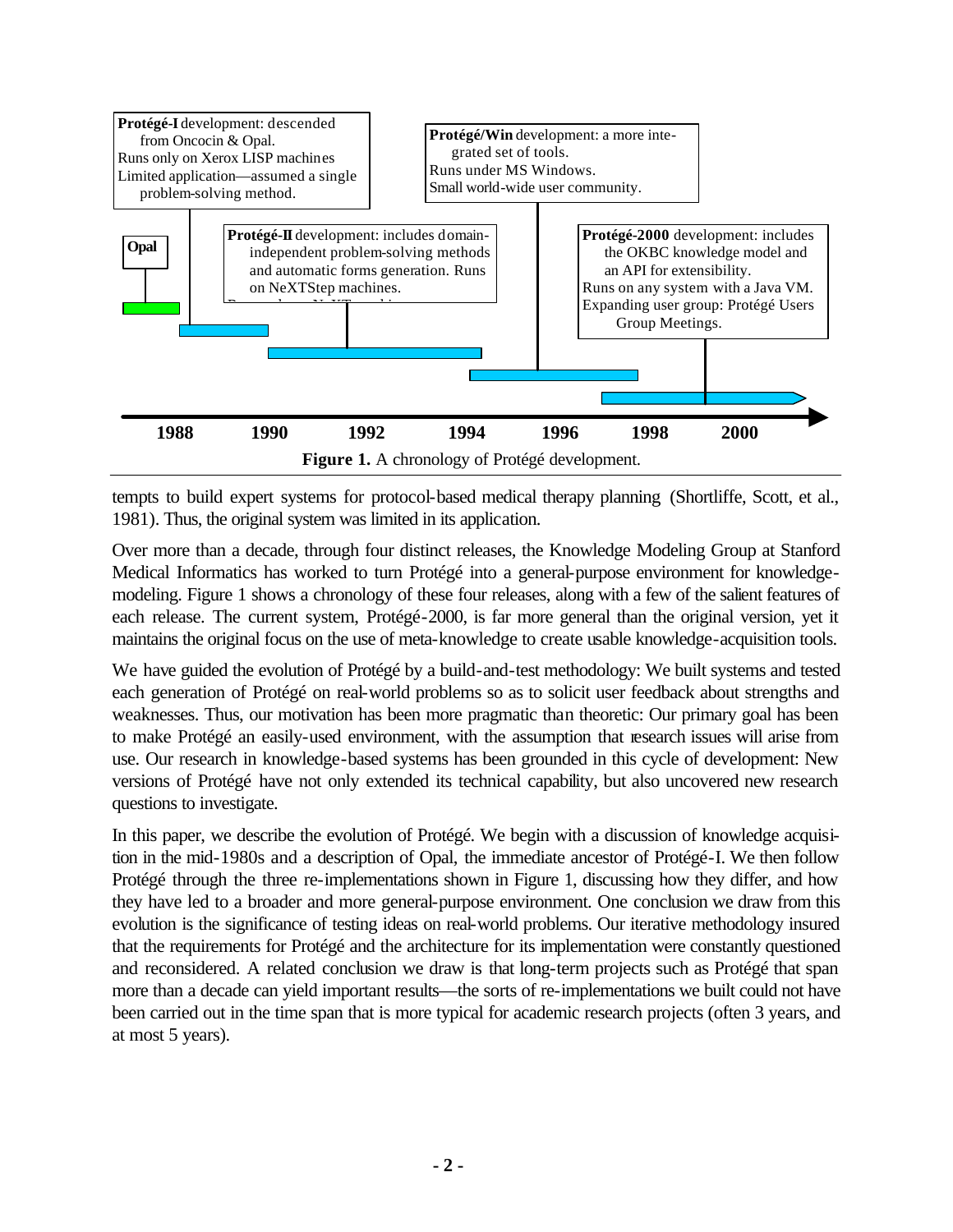| Stage                | Description                                                                                                           | Performed By                            |
|----------------------|-----------------------------------------------------------------------------------------------------------------------|-----------------------------------------|
| 1. Identification    | Characterize important aspects of problem. Identify par-<br>ticipants, problem characteristics, resources, and goals. | Domain experts, knowl-<br>edge engineer |
| 2. Conceptualization | Make key concepts and relations from the Identification<br>stage explicit.                                            | Knowledge engineer                      |
| 3. Formalization     | Identified concepts are represented in a formal language.                                                             | Knowledge engineer                      |
| 4. Implementation    | Knowledge from formalization stage is represented in an<br>expert-system shell.                                       | Knowledge engineer                      |
| 5. Testing           | The completed system is tested on sample cases and<br>weaknesses are identified                                       | Domain experts, knowl-<br>edge engineer |
| 6. Revision          | Redesign and reimplement the system, in light of the re-<br>sults from testing.                                       | Knowledge engineer                      |

**Table 1.** The classical model of expert system development (after Buchanan, B., Barstow, et al., 1983).

# **2. Protégé Roots: Expert Systems and Knowledge Acquisition in the 1980s**

The early 1980s were a heady time for Artificial Intelligence. Expert systems research had produced some stunning successes (Bachant & McDermott, 1984; Buchanan & Shortliffe, 1984). To many people in the field, it seemed that AI was on the verge of a dramatic breakthrough. Perhaps Hayes-Roth et al. put it best when they wrote:

Over time, the knowledge engineering field will have an impact on all areas of human activity where knowledge provides the power for solving important problems. We can foresee two beneficial effects. The first and most obvious will be the development of knowledge systems that replicate and autonomously apply human expertise. For these systems, knowledge engineering will provide the technology for converting human knowledge into industrial power. The second benefit may be less obvious. As an inevitable side effect, knowledge engineering will catalyze a global effort to collect, codify, exchange and exploit applicable forms of human knowledge. In this way, knowledge engineering will accelerate the development, clarification, and expansion of human knowledge. (Hayes-Roth, Waterman, & Lenat, 1983, page xi)

However, even in this volume, which in some ways represents the high-water mark of expert-system optimism, the bulk of the papers discussed difficulties inherent in developing expert systems. In particular, the volume discussed the difficulties inherent in modeling expert knowledge, beginning with an examination of the role of the knowledge engineer, who is involved in all phases of system construction (Buchanan, Barstow, et al., 1983). The knowledge engineer must become familiar with the problem domain, characterize the reasoning tasks necessary to solve the problem, identify the major domain concepts, categorize the type of knowledge necessary to solve the problem, identify the reasoning strategies used by experts, define an inference structure for the resulting application, and formalize all this knowledge in a generic and reusable way. Table 1 summarizes this general-purpose iterative model of system development, where the knowledge engineers participate in all stages of development, while domain experts are seen simply as resources for knowledge engineers to draw upon.

### **2.1 Expert Systems Shells**

The classical model of expert-system development is based on the idea of an expert-system *shell*—an inference engine that knowledge engineers can reuse with different knowledge bases, to produce different expert systems. Figure 2 diagrams this early view of expert system development. In this view,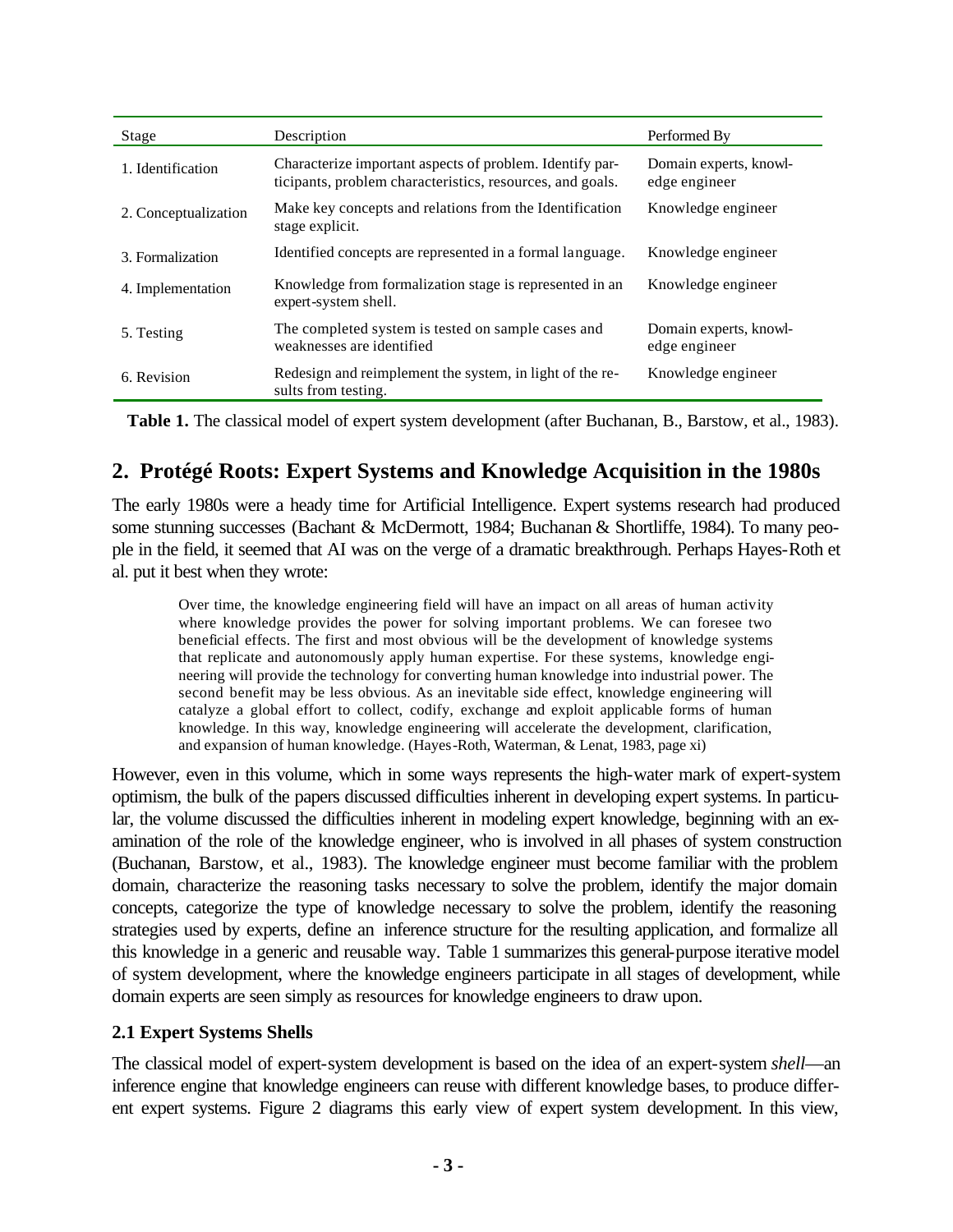

Figure 2. Expert system development from a reusable shell and knowledge bases.

*knowledge acquisition* was the work a knowledge engineer carried out when building a particular knowledge base. As became apparent, not only was it difficult and time-consuming to build knowledge bases, the introduction of a knowledge engineer between the domain expert and the knowledge base could lead to errors and misunderstandings. One of the main goals of Protégé was to overcome this problem, allowing domain experts to build knowledge bases more directly.

### **2.2 Protégé Ancestry: Oncocin and Opal**

 $\overline{a}$ 

The evolution of Protégé began with the development of Opal (Musen, 1987), a knowledge-acquisition tool for the Oncocin system (Shortliffe, Scott, et al., 1981). Oncocin was an advice system for protocol-based cancer therapy, where information about the history of a specific patient could be entered by a domain user (a physician or nurse) and the system would give advice about treatment and tests. The original Oncocin was developed using the methodology of Table 1 and Figure 2—Knowledge engineers talked to medical specialists and then created the knowledge base used in the Oncocin system. The knowledge base was a set of if–then rules and other data structures that captured the semantics of cancer clinical trial protocols.

The goal of the Opal knowledge-acquisition tool was to allow the domain-expert to enter *directly* some forms of domain-specific knowledge (i.e., to remove the knowledge engineer from stage 4 of Table 1). Opal used domain-specific concepts and ideas in order to present cancer-specialists with carefullydesigned forms for structured data entry. Instead of typing individual production rules, the physicians themselves described complete cancer protocols by filling out special-purpose graphical forms.

Opal then translated the expert's input into Oncocin's internal representation. Figure 3 shows the data flow that resulted from this approach. This design implicitly asserts a qualitative division among the types of information a knowledge-based system requires.<sup>1</sup> There are at least three different types of knowledge implicit in Figure 3: (1) The knowledge engineer needs *structural domain concepts* in order to build the Opal knowledge-acquisition tool; (2) a domain expert (oncologist) must instantiate these concepts with *domain knowledge* (for Oncocin, these are the oncology protocols); and (3) the end-user provides *case data* to the resulting expert system for decision support in particular cases of oncology treatment. The assertion that information can be partitioned in this way was crucial to Opal, Oncocin, and, as we will show, to Protégé.

<sup>&</sup>lt;sup>1</sup> Sometime during the early 1990s, the term "expert system" became less fashionable. Since then, the more general term of "knowledge-based system" has been used, to emphasize knowledge, and to indicate that such systems are not intended as replacements for human expertise.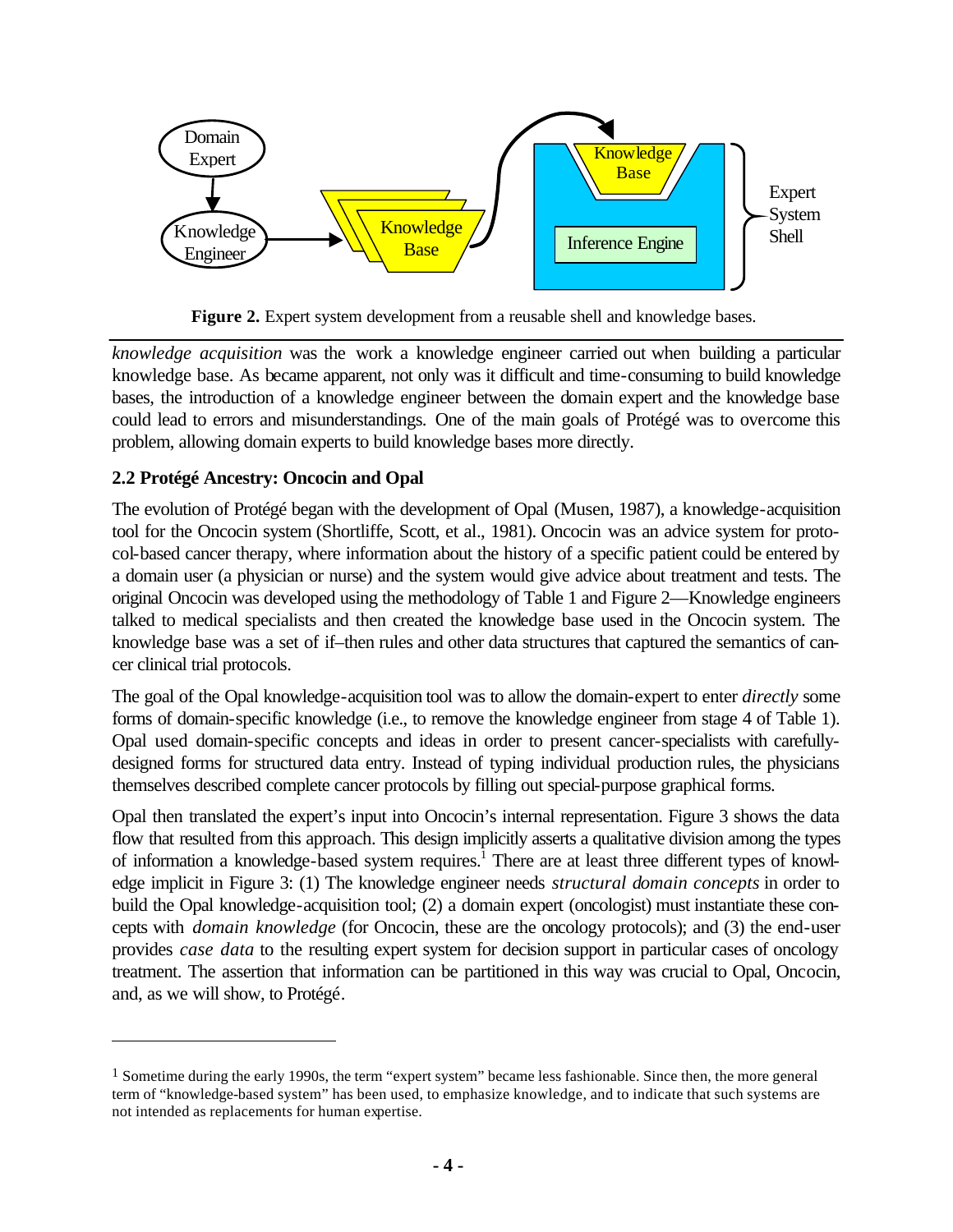

**Figure 3.** The Oncocin expert system and Opal, a tool for building Oncocin knowledge bases. Knowledge engineers who understand the domain build Opal, and provide it with *structural knowledge*; oncologists use Opal to build *domain knowledge* into knowledge bases; and end-users provide Oncocin with *case data* at run-time.

By adopting this information-partitioning hypothesis, Oncocin and Opal modified the classical model of knowledge-based system development in two ways. First, the structural domain concepts identified in stage 2 (see Table 1) were built into actual tools developed for knowledge acquisition—Opal included concepts that were specific to the domain of protocol-based health care. Second, in stage 4, the domain expert is directly responsible for building the knowledge base. Opal aimed to improve the classical expert system development approach by moving tasks from the knowledge engineers to the domain experts, thereby reducing the likelihood of errors and streamlining knowledge base construction (Sandahl, 1994).

# **3. Protégé-I**

Protégé-I (Musen, 1989a; b) began as a generalization of the Oncocin/Opal architecture—rather than expecting knowledge engineers to build new knowledge-acquisition tools like Opal for every new domain, the Protégé meta-tool *generated* a knowledge-acquisition tool (KA-tool) from a set of structural concepts. Thus, we designed Protégé-I to further reduce the load on a knowledge engineer. Figure 4 shows a flow diagram for the use of Protégé-I, with three classes of users: (1) Knowledge engineers provide structural concepts and use Protégé-I to build the KA-tool, (2) domain experts use the KA tool to build and edit specific knowledge bases, and (3) end-users interact with the final expert system for decision support. This figure makes clear that Protégé-I adopts the information partitioning hypothesis, dividing the knowledge and uses of a knowledge-based system into three types.

The general methodology is that knowledge is acquired in stages, and the information acquired in each stage is meta-knowledge for subsequent stages that helps lower the barriers to knowledge acquisition. Acquiring the domain structural concepts is simplified by the presence of core structural concepts. In turn, the domain structural concepts are used to automatically generate user-interface forms, which make it easier to acquire domain knowledge from experts.

## **3.1 Assumptions of Protégé-I**

In order to build a system in which this methodology could be quickly tested, Musen initially made some strong methodological assumptions (Musen, 1989a). These assumptions were natural given the early need to show that that the overall system could actually turn over and produce a usable knowledge base. As we evolved the Protégé environment to be more general-purpose, we were able to relax each of the following assumptions in later versions of Protégé.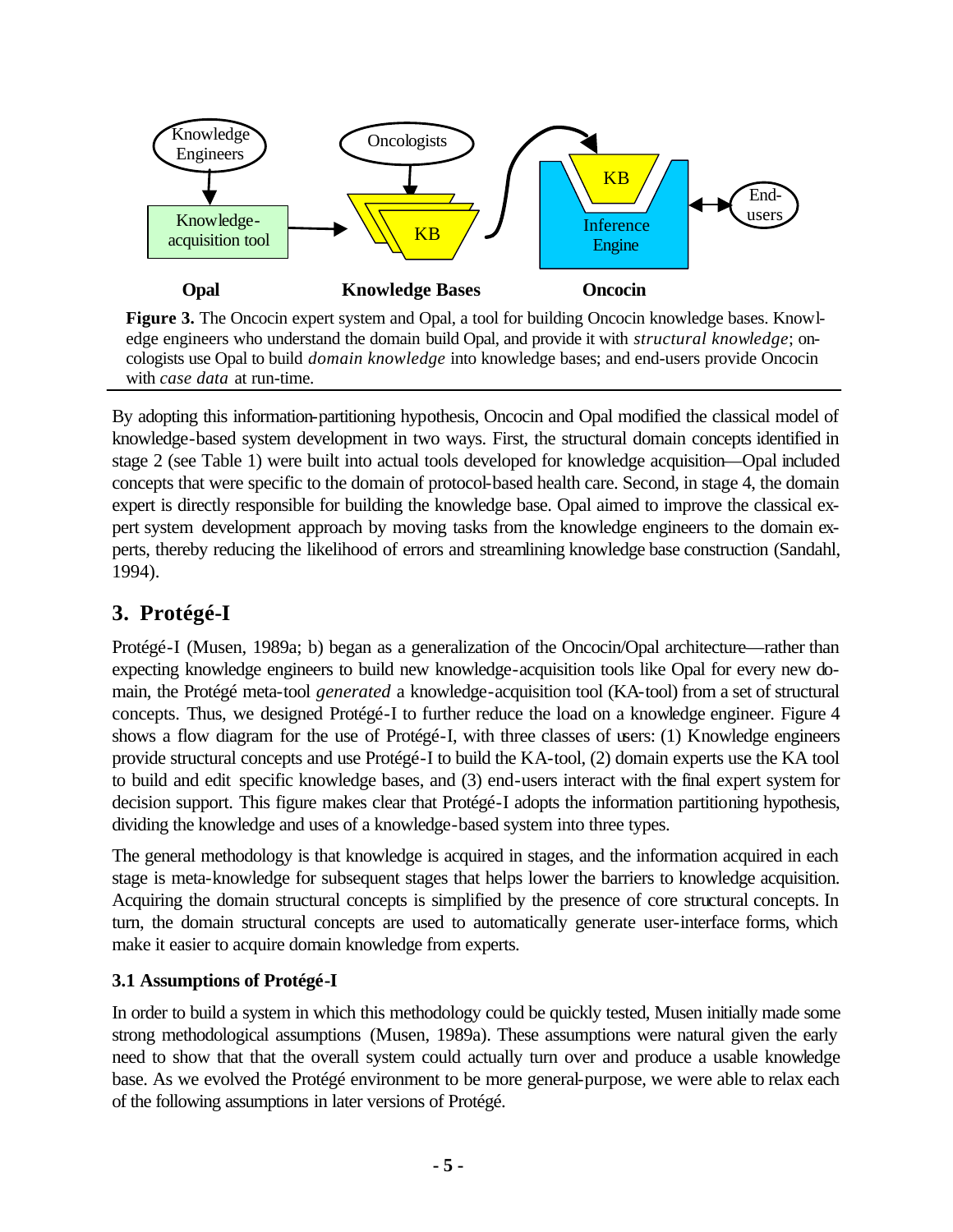

**Figure 4.** A diagram showing the use of the Protégé-1. Opal has been replaced by a customizable, knowledge-acquisition tool automatically generated from previously-acquired domain structural concepts (Musen, 1989a; b).

## *Knowledge bases are problem-specific artifacts*

Protégé grew out of the Oncocin and Opal systems, and therefore assumed that the knowledge-bases being constructed were for use with the Oncocin inference engine. As part of this inference engine, Oncocin used the *episodic skeletal-plan refinement* method, or ESPR (Tu, Kahn, et al., 1989), a planning method based on the instantiation and gradual refinement of skeletal plans for specific problems.

Because it assumed knowledge about the problem-solving process during knowledge-acquisition, and because the knowledge-acquisition process was so highly structured, Protégé-I knowledge bases included only those concepts and distinctions that were important for the ESPR problem-solving method. Therefore, the KA-tools generated by Protégé-I and the resulting knowledge bases were really only well-suited for applications that used some sort of skeletal planning algorithm.

### *The problem-solving method provides semantics*

In Protégé-I, very little attention was paid to specifying a *formal* knowledge model, such as promoted by Hayes (Hayes, 1979), or by Chaudhri et al. (1998). In some sense, a formal model for specifying the semantics of Protégé-I knowledge bases was unnecessary because the ESPR problem-solving method operationally defined these semantics. A more formal semantic model became necessary only when Protégé knowledge bases were used by multiple systems and multiple problem-solving methods.

### *Knowledge bases and problem-solving methods are atomic*

Finally, when Protégé-I was developed, we assumed that knowledge bases and inference engines were atomic. That is, the acquired knowledge bases were entirely self contained—they did not reference any other knowledge bases or knowledge sources at all. Likewise, we assumed that there was only a single, monolithic problem-solving method—the ESPR algorithm. Later, as Protégé applications and KBs become larger and more complex, we adopted a more componential view of both knowledge bases and problem-solving methods (Musen & Tu, 1993).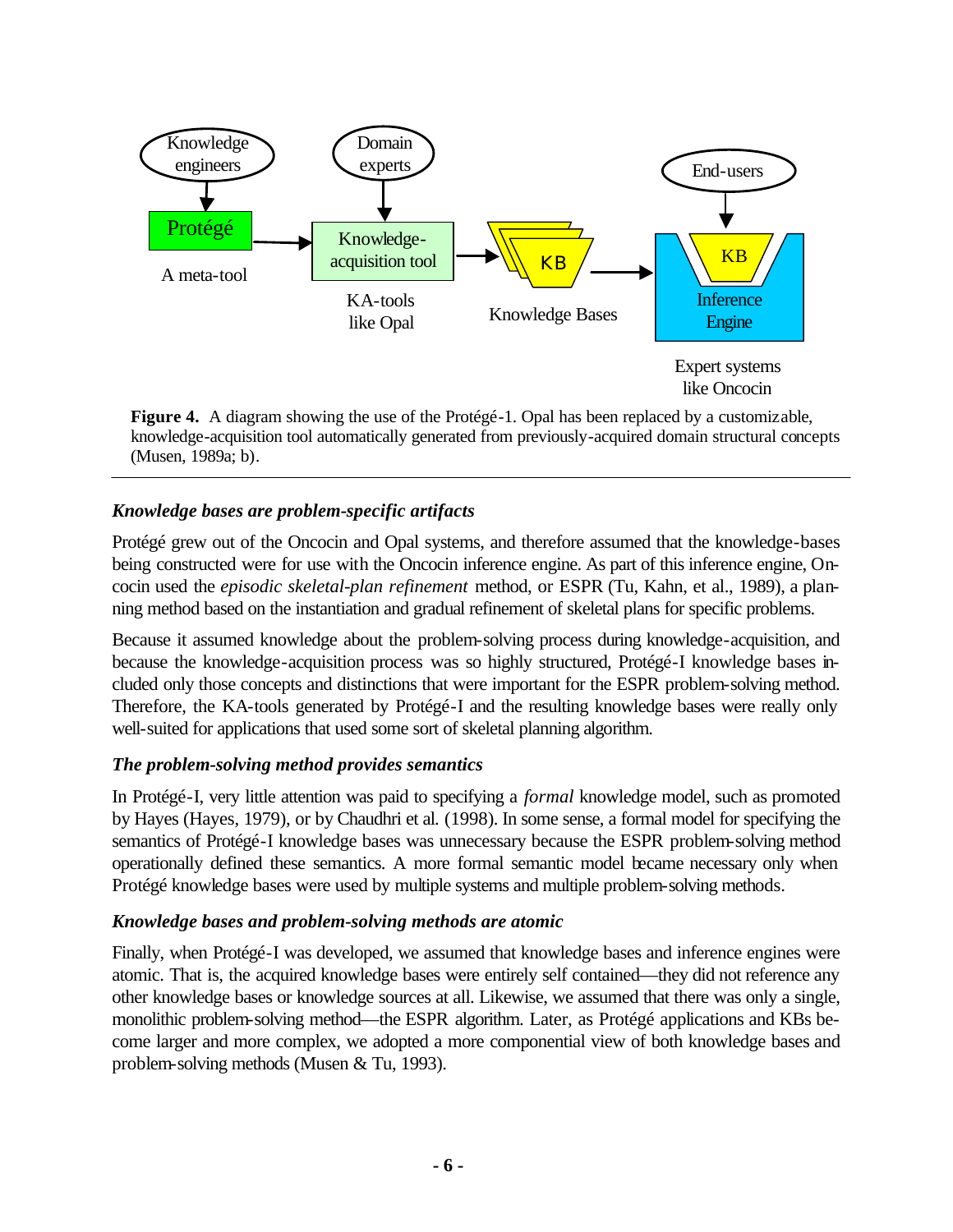### **3.2 Historical Counterparts to Protégé-I**

Protégé was not the only knowledge-acquisition tool built in the mid-1980s that attempted to use knowledge about the target inference algorithm to simplify knowledge acquisition. Systems such as MOLE (Eshelman, Ehret, et al., 1987) and SALT (Marcus & McDermott, 1989) made similar assumptions about their inference algorithms, also with the goal of simplifying knowledge acquisition. However, these systems, and their ideological descendants, such as Expect (Gil & Melz, 1996), used this knowledge in a very different way from Protégé. Rather than focusing on the construction of an easy-to-use KA-tool, systems like MOLE aimed to correct and complete the user's knowledge base:

MOLE understands that experts are not very good at providing such information and so does not require that the expert provide a fully specified network of associations. Instead, MOLE relies on its expectations about the world and how experts enter data in order to mold an underspecified network of associations into a consistent and unambiguous knowledge-base. (Eshelman, Ehret, et al., 1987, p. 46)

This approach requires a stronger set of assumptions about the inference algorithm that will be used with the knowledge base. As we will see, we took the opposite tack, weakening such assumptions, so that Protégé knowledge bases would become more general-purpose, and reusable by multiple problemsolving methods.

### **3.3 Summary of Protégé-I**

Protégé-I succeeded in substantially lowering the barriers to knowledge acquisition for medical advice systems. Protégé-I was important because it introduced the idea of generating knowledge-acquisition tools from structured meta-knowledge. However, the knowledge bases that these systems built were neither reusable nor general-purpose—Protégé-I knowledge bases were method-specific (for use with skeletal planners only), and lacked any formal semantics that might make them interpretable in other settings. The assumptions made for Protégé-I had the effect of limiting the system's use to well-understood medical examples where episodic skeletal plan refinement could be applied. To generalize Protégé, we had to go beyond ESPR, and this was a major goal of the Protégé-II development.

# **4. Protégé-II: Problem-solving Methods and the Downhill Flow Assumption**

The most significant difference between the original Protégé and the Protégé-II version was the idea of *reusable problem-solving methods*. Following Chandrasekaran (1983; 1986), Protégé-II allowed developers to build inference mechanisms in an entirely separate component, a problem-solving method, which could be developed independently from the knowledge base. These problem-solving methods (PSMs) were generic algorithms that could be used with different knowledge bases to solve different real-world tasks. Examples of PSMs include the episodic planning algorithm used by Protégé-I, and methods such as "propose-and-revise" used by the SALT system to solve constraint satisfaction problems. As Figure 5a shows, Protégé was initially designed with a single problem-solving method (the ESPR method) which could be applied to different knowledge bases. Figure 5b shows the shift to a more generic, component-based approach, where alternative PSMs are applied to knowledge bases.

As we describe in greater detail below, to achieve the component-based reuse shown in Figure 5b, we needed additional constructs and modifications to the Protégé methodology. In general, to support these new capabilities, we needed to use the notion of an *ontology*, a formal model of a shared domain of discourse (Guarino & Giaretti, 1995). In Protégé, our domain ontologies became the basis for the gen-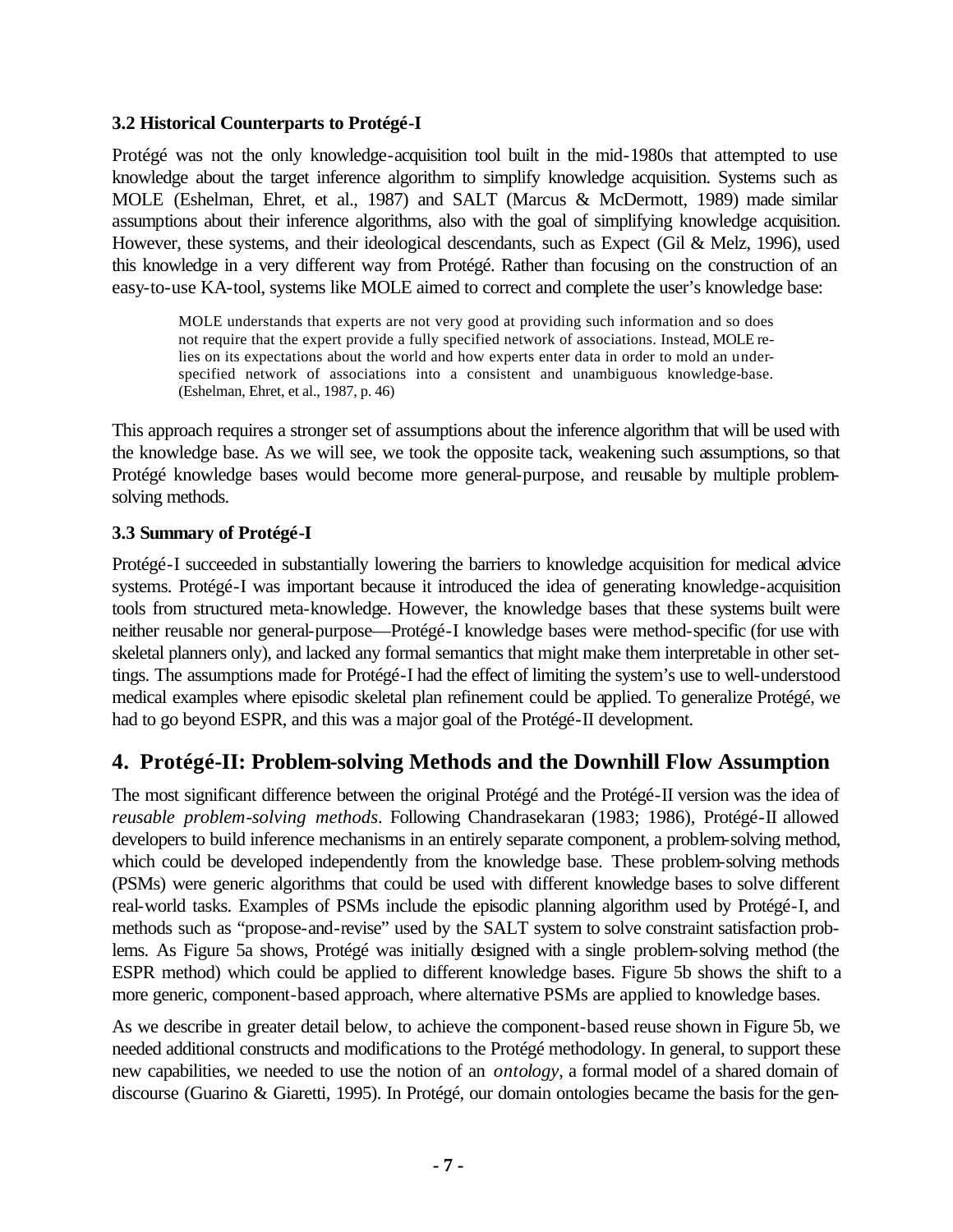

**Figure 5.** The evolving Protégé methodology. (a) Although different knowledge bases (KBs) could be created with Protégé-I, they were all expected to work with the ESPR problem-solving method, and this structure was built into the KBs. (b) In Protégé-II, both KBs and problem-solving methods (PSMs) are reusable components that become part of the resulting knowledge-based system.

eration of knowledge-acquisition tools. We also used ontologies to specify the knowledge representational and communication needs of problem-solving methods. Finally, our development of a methodology for building ontologies, problem-solving methods, and knowledge bases led to an extension of the "information partitioning hypothesis" that we presented earlier: Definitions of classes in an ontology lead "downhill" to knowledge-acquisition tools, which then lead downhill to specific knowledge bases.

### **4.1 Developing Knowledge-based Systems with Protégé-II**

Protégé-II extended the original two-step process—generating a knowledge-acquisition tool and using it to instantiating a knowledge base—with additional steps that dealt with the problem-solving method. The Protégé-II methodology consisted of: (1) developing or reusing a problem-solving method, (2) defining an appropriate domain ontology, (3) generating a knowledge-acquisition tool, (4) building a knowledge base using the tool, and (5) integrating these components into a knowledge-based system by defining mappings between problem-solving methods and specific knowledge bases. Below, we describe each of these steps in detail.

### *Developing or Reusing a Problem-Solving Method*

One benefit of separating problem-solving methods from knowledge bases, is that the former are relatively stable. Domain knowledge can quickly become out-of-date and require substantial modifications. In contrast, problem-solving methods, such as propose-and-revise seem well-understood and less likely to change. Thus, once a PSM is defined, it can be reused with a number of different knowledge bases.

To further enhance reuse benefits, the Protégé-II methodology included the idea of *decomposable* PSMs (Puerta, Egar, et al., 1992; Puerta, Tu, & Musen, 1993; Eriksson, Shahar, et al., 1995). Thus, methods could be decomposed into *sub-methods* for carrying out smaller *sub-tasks* within the larger method. This approach might allow developers to configure a generic problem-solver for more specific tasks by selecting the appropriate sub-methods for the problem at hand. Eriksson et al. described how to specialize chronological backtracking to other methods, such as the board-game method and the propose-and-revise methods (Eriksson, Shahar, et al., 1995).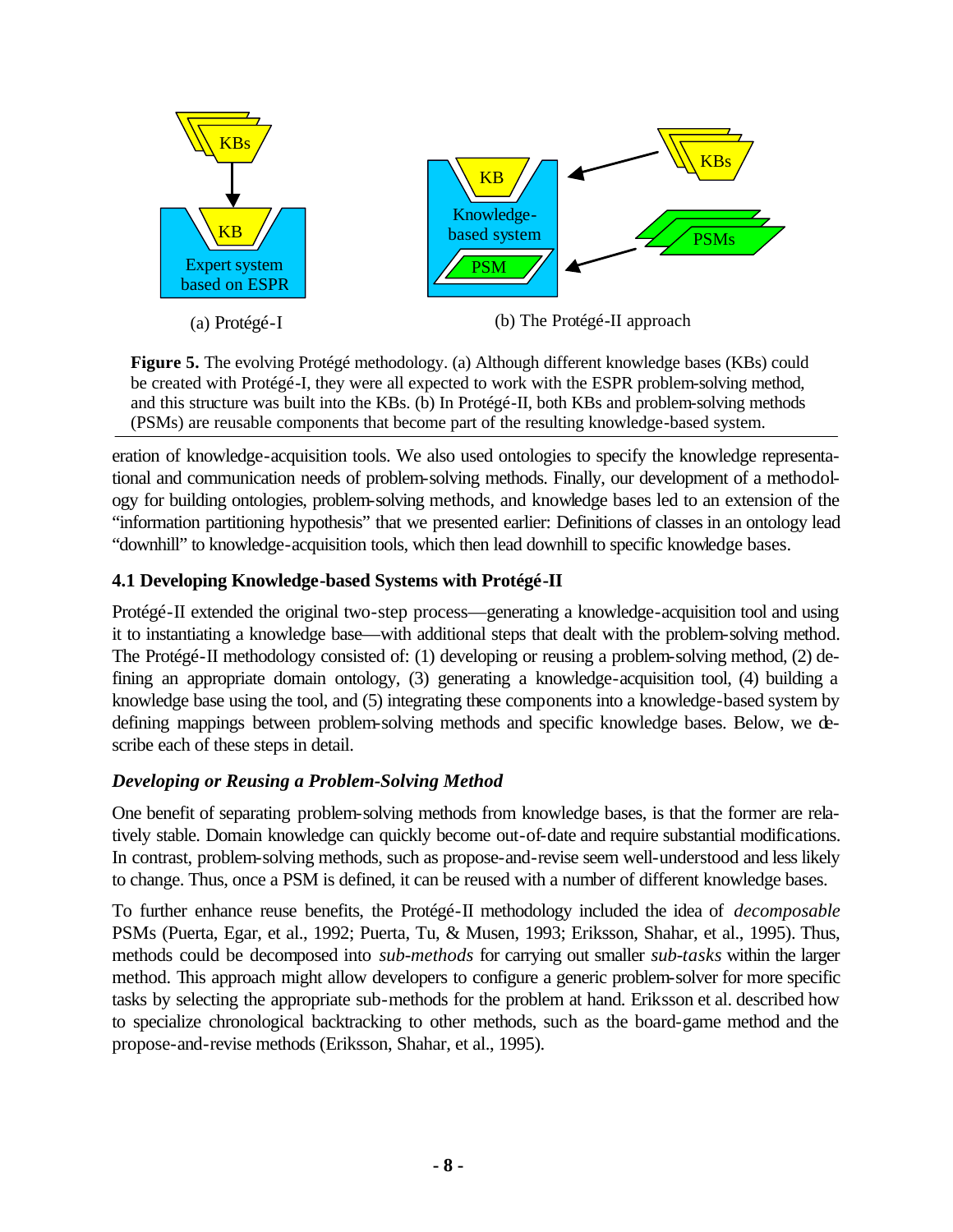## *Defining an Ontology*

Protégé-II formalized the ontologies that constrained its knowledge bases and knowledge-acquisition tools. Protégé-II was designed to leverage the CLIPS expert system shell and its knowledge representation system (see http://www.ghg.net/clips/CLIPS.html). Because this was an object-oriented subsystem, we designed our ontologies to use a frame-based formalism. Thus, Protégé-II took an important first step by providing a precise language for its ontologies, based on standard frame language concepts of *classes*, *instances*, *slots*, and *facets*. Multiple inheritance among classes was supported. Being more precise about how to specify ontologies provided several benefits:

- It clarified the conflation between structural knowledge about the domain versus more specific knowledge supplied by the domain expert. Protégé-II used classes for the former, and instances for the latter sort of knowledge.
- It allowed graphical tools to manipulate ontologies in a user-friendly way. Protégé-II included a tool called Maître, which enabled developers to edit ontologies graphically (Gennari, 1993).
- It enabled early experiments in knowledge-base reuse across knowledge-modeling frameworks. For example, the Ontolingua system (Gruber, 1993) included a Protégé translator that allowed Ontolingua knowledge-bases to be exported to and imported from Protégé-II. Although this capability did not result in significant knowledge sharing, this attempt at interoperation led to the development of more robust knowledge representation standards, which we embraced with Protégé-2000.

Ontologies can be used for different purposes, and the Protégé-II approach included three classes of ontologies—*domain*, *method*, and *application* ontologies (Gennari, Tu, et al., 1994; Eriksson, Shahar, et al., 1995). *Domain* ontologies define the concepts related to an application domain (e.g., different symptoms, anomalies, and remedies). *Method* ontologies specify the data requirements of the problemsolving methods (i.e., the input and output structure of each method). *Application* ontologies define the concepts that are specific to a particular application or implementation. Thus, domain and method ontologies can be potentially reused across several applications, whereas the application ontologies are specific and not intended for reuse. Later in this section, we describe how these different ontologies can be integrated via mappings that connect particular elements across the ontologies.

## *Generating a Knowledge-Acquisition Tool*

Like Protégé-I, Protégé-II was a meta-level knowledge acquisition system that generated domainspecific knowledge-acquisition tools (KA-tools). Unlike Protégé-I, we built Protégé-II to be independent of any particular problem-solving method. Instead, the domain ontology is the basis for KA-tool generation. Figure 6 shows a flow through the three subcomponents of Protégé-II: Maître, for building ontologies, Dash, for manipulating the default layout of the KA-tool, and Meditor, which domain experts used to build and edit knowledge bases. As shown in the Figure, the process started with ontology construction. The class definitions in this ontology defined the forms in the KA-tool that Dash produced, and these forms would then be used within Meditor to acquire instances of the classes that made up the knowledge base.

Dash provided a significant benefit by allowing users to manipulate the format and arrangement of all knowledge acquisition forms, thereby custom-tailoring the layout of the KA-tool (Eriksson, Puerta, & Musen, 1994). The most significant benefit of the new, ontology-based approach is that it allowed more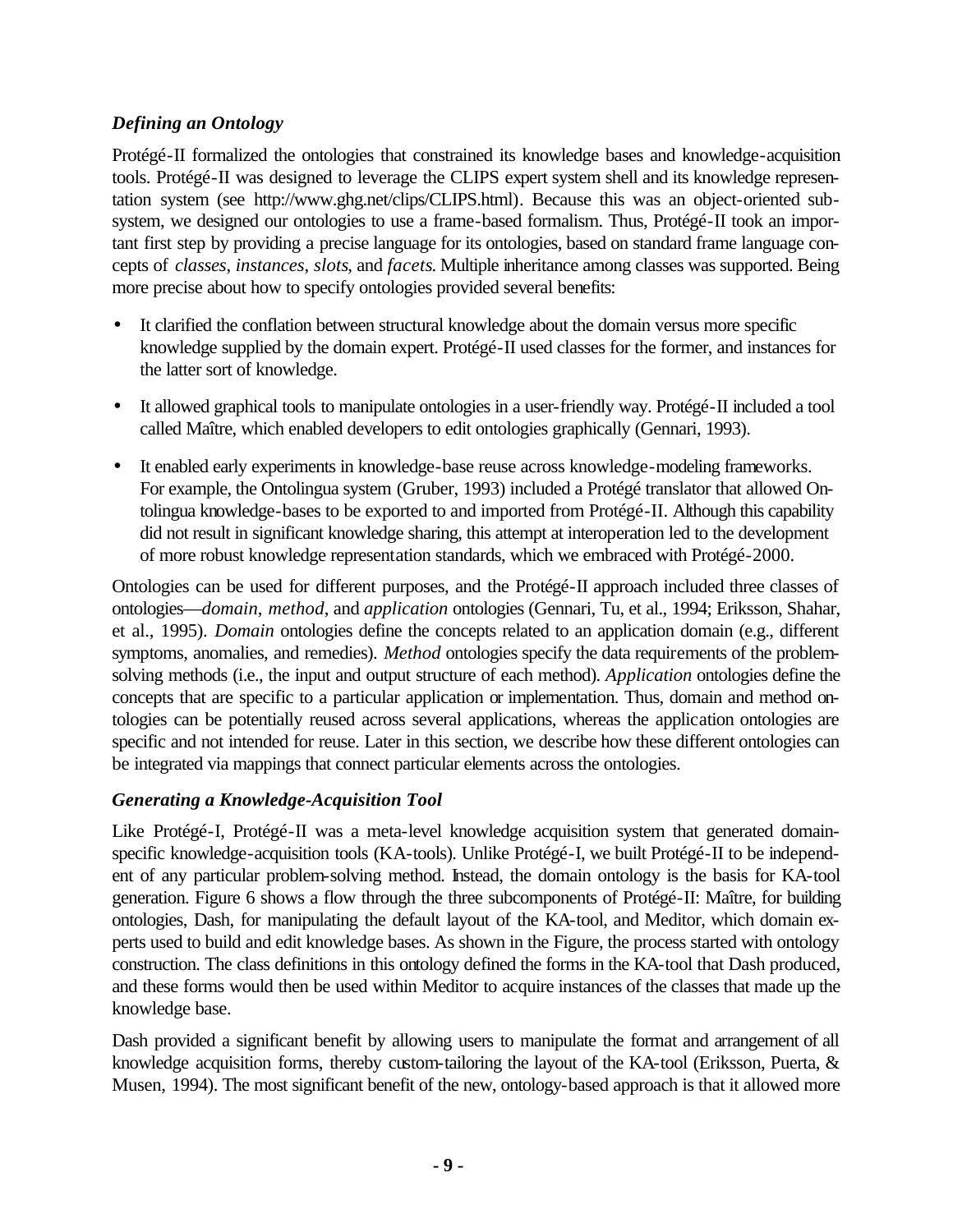rapid KA-tool development. Users could more easily experiment with different versions of a KA-tool, and developers could refine ontologies and their corresponding KA-tools incrementally and in parallel.

### *Building a Knowledge-Base Using the Tool*

Once the knowledge-acquisition tool is completed the next step is to build the knowledge base. For Protégé-II, this meant that domain experts created instances of those classes that were pre-defined in the domain ontology. Thus, there was an assumption that instances can be created only after their classes have been fully defined. This assumption became part of a general "downhill flow" model of knowledge acquisition. Knowledge-base construction begins at the "top," with higher-level class defini-



**Figure 6.** Protégé-II components for building knowledge bases. The knowledge engineer uses Maître to define ontologies. Dash generates a tool definition based on the ontology. Finally, Meditor runs the tool definition and allows domain experts to build and edit knowledge bases.

 $\overline{a}$ 

tions, and then proceeds downhill to the process of creating instances of those classes. As Figure 6 shows, knowledge-base developers had to (1) define an ontology, (2) generate a KA-tool, and (3) build the knowledge base in that order. Diverting from the downhill flow often meant additional work. Making changes to the ontology after instances in the knowledge base had been created resulted in certain problems:

- Changes to a class definition affected all instances of that class in a knowledge base, possibly removing information or making information invalid in those instances.
- Changes to a class definition affected the forms in the knowledge-acquisition tool generated by Dash and therefore could change (e.g., invalidate or alter) domain knowledge.

Dash included functionality for partially alleviating the latter problem by storing custom adjustments from previous sessions in a repository (see Figure 6). Nonetheless, we found that the Protégé-

II approach made it difficult for developers to refine or change the ontology (e.g., creating new classes) after a cycle of KA-tool generation and knowledge base construction.

## *Integrating the Components of a Knowledge-Based System—Mappings*

A knowledge-based system is not complete until its components have been integrated into a working unit. After developers have selected the problem-solving method, built a domain ontology, created a KA-tool, and populated the knowledge base, the resulting system must be assembled for actual use.<sup>2</sup> However, since the Protégé-II methodology separated the processes of PSM development from the task of knowledge base development, it is likely that the requirements of the PSM were not exactly

<sup>2</sup> It is sometimes useful to build knowledge bases **without** any PSM or performance system, such as knowledge bases for documentation or information visualization. However, when we developed Protégé-II, we viewed such KBs as unusual and exceptional.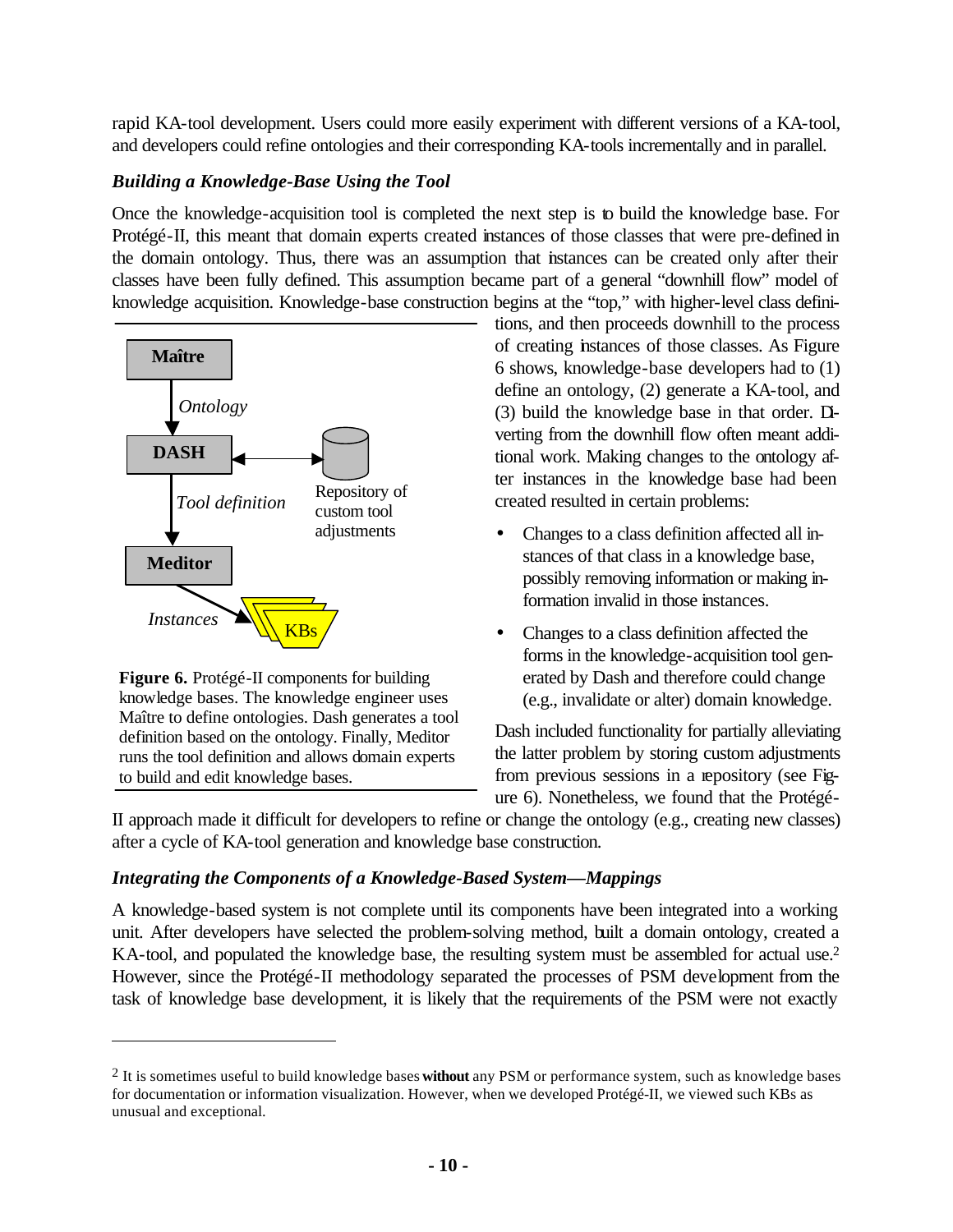

**Figure 7.** Using mappings to connect reusable problem-solving methods (PSMs) to knowledge bases. Marble was a special KA-tool for building knowledge bases of mapping relations. These relations describe how the input requirements of a particular PSM are met by a particular knowledge base. The method and domain ontologies are used to build the mapping relations.

matched by the classes and instances in the knowledge base. Thus, we introduced the idea of *mapping relations* to connect knowledge bases and PSMs, while allowing each of these components to be independent and reusable (Gennari, Tu, et al., 1994).

To connect a particular knowledge base to a particular PSM, developers must examine the source and target class definitions and create an appropriate set of mapping relations. To help with this task, we developed a special KA-tool, known as Marble, that built knowledge bases of mappings. Mappings created with Marble were then applied by a generic mappings interpreter to a source knowledge base, thereby producing an appropriate view of this information for the target (the PSM). Figure 7 illustrates this process.

In an earlier publication, we discussed a basic example of this style of reuse in Protégé-II (Gennari, Altman, & Musen, 1995). We implemented a simple constraint-satisfaction method, Propose-and-Revise, and then reused this method in an application that worked with ribosomal configurations. As one would expect, the knowledge base about base-pair sequences and configuration constraints had to be viewed from a particular perspective before we could apply the Propose-and-Revise problem-solving method. Rather than modifying the ribosomal knowledge base, we built mapping relations to provide this method-specific view of the knowledge base.

The introduction of mappings and Marble demonstrated how component reuse could occur with Protégé knowledge-based systems. Although these mapping relations do not guarantee successful reuse, they help make it more practical. One compelling, longer-term goal is to provide partial automation to the process of connecting components. For example, given a library of problem-solving methods, and a task specification, it might be feasible to select an appropriate method and then to generate putative mappings to a particular domain ontology (Crubezy, Lu, et al., 2001). Such automation has been the focus of recent research in our group.

### **4.2 Historical Counterparts to Protégé-II**

The idea of reusable problem-solving methods was not unique to Protégé. Chandrasekaran, (1983; 1986) was one of the first researchers to recognize the need for reusable methods. His approach to *ge-*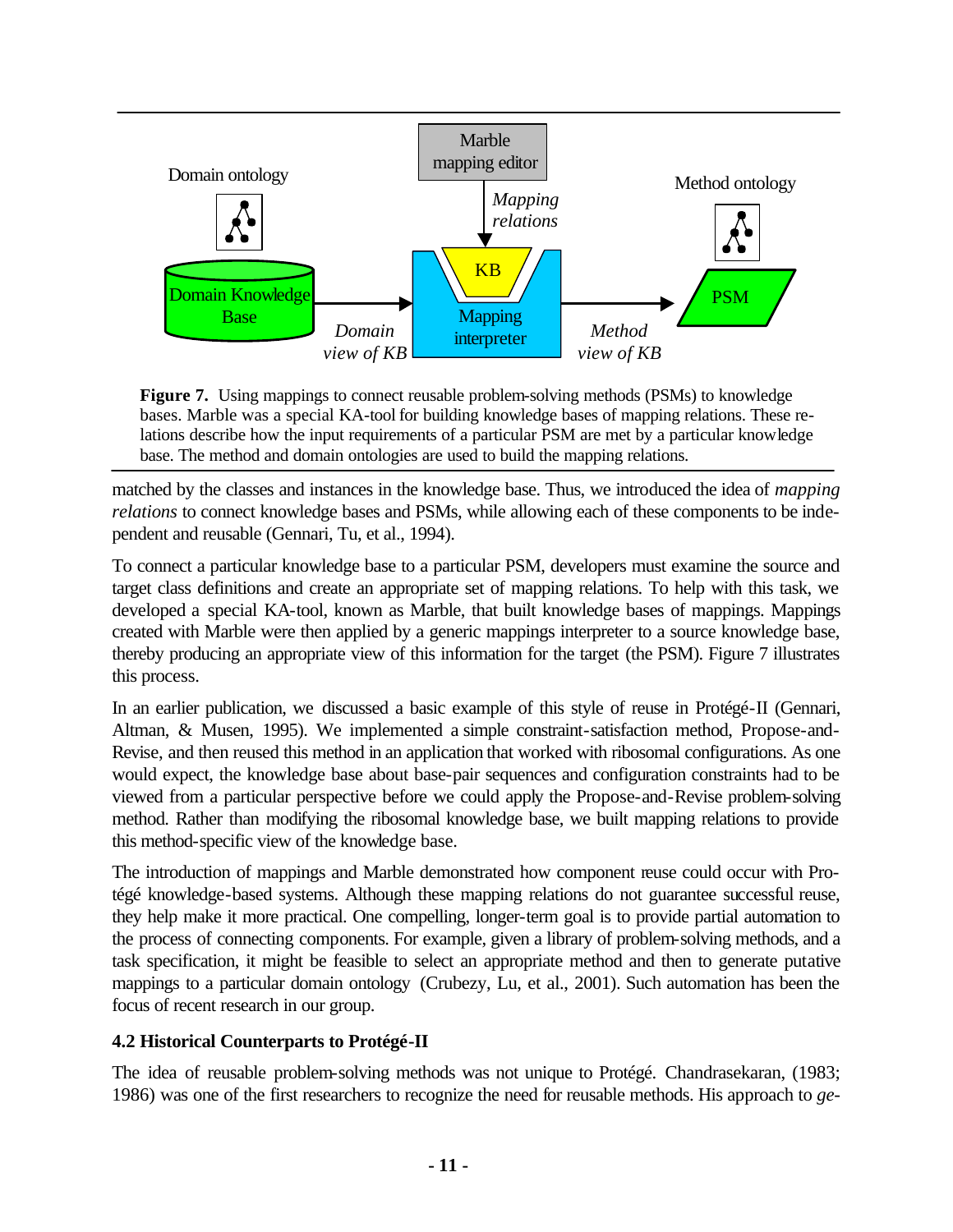*neric tasks* attempted to create a taxonomy of different types of problem solving. By the late-1980s, researchers had begun discussing and formalizing the idea of libraries of inference algorithms, which could be easily reused across a number of different applications (McDermott, 1988).

One approach to include a library of reusable inference patterns was the KADS methodology (Wielinga, Schreiber, & Breuker, 1992). Like Protégé, KADS is a methodology for developing knowledge-based systems. However, KADS takes a larger, more systems-level view of the process, including early-stage requirements and knowledge management analysis. Protégé focuses exclusively on the latter stages of knowledge base development, which KADS refers to as the *model of expertise*. With the KADS methodology, developers build up the model of expertise by providing four layers of knowledge: (1) the *domain layer*, for static knowledge about the domain, (2) the *inference layer*, for procedural knowledge about the application task, (3) the *task layer*, for sequencing a set of inferences to provide a complete problem-solving solution, and (4) the *strategy layer*, for selecting among alternative tasks. In Protégé-II, the domain layer was captured in the domain ontology, while the other three layers were folded into the choice and development of an appropriate problem-solving method.

A second significant difference between KADS and Protégé is that Protégé models are operational: The ontology is compiled into a knowledge-acquisition tool, which is used to build a knowledge base that we expect to be directly accessed and used by the selected problem-solving method. In contrast, a KADS model of expertise is most typically a written specification, which mainly provides guidance for engineers who must design and build the system as a separate step. In many settings, the organizational and knowledge management problems overwhelm any technical issues with implementation. In such situations, the KADS approach seems appropriate, because it focuses on solving these problems, and relegates implementation as an easier final step of construction from the specifications. Protégé focuses exclusively on this last step—thus, it could be used in conjunction with a KADS approach, and in settings where there is significant complexity in the knowledge modeling and application-building phases of development.

At around the same time, Steels implemented the KREST workbench (Steels, 1990), based on his view of *components of expertise* (Steels, 1992). KREST had similarities to Protégé-II, including the use of domain ontologies (models) and PSMs as the basic building blocks. Except for requiring a method ontology, Protégé-II treated the actual development of a PSM as an external task, which allowed for independence from programming language choices. In contrast, KREST required an internal development of a PSM, and exposed the implementation details (in Common Lisp) to the system builder.

As with Protégé, KADS also has evolved over time. CommonKADS arose by using more precise, formal languages for models of expertise as well as by including some ideas from Steels' components of expertise (Schreiber, Wielinga, et al., 1994; Schreiber, Akkermans, et al., 1999). CommonKADS also introduced the idea of a library of reusable problem-solving methods, built up from the KADS inference layer and task layer models (Breuker & Velde, 1994).

In the United States, researchers began to experiment with the incorporation of discrete PSMs within systems based on *description logic* (Gil & Melz, 1996). The PSMs included within the EXPECT architecture tended to be more domain-specific and of smaller granularity than those used within Protégé-II, but the approach corroborated the utility of using PSMs as an abstraction for control knowledge in large knowledge-based systems. EXPECT also demonstrated the value of description logic in facilitating the acquisition of knowledge-base instances.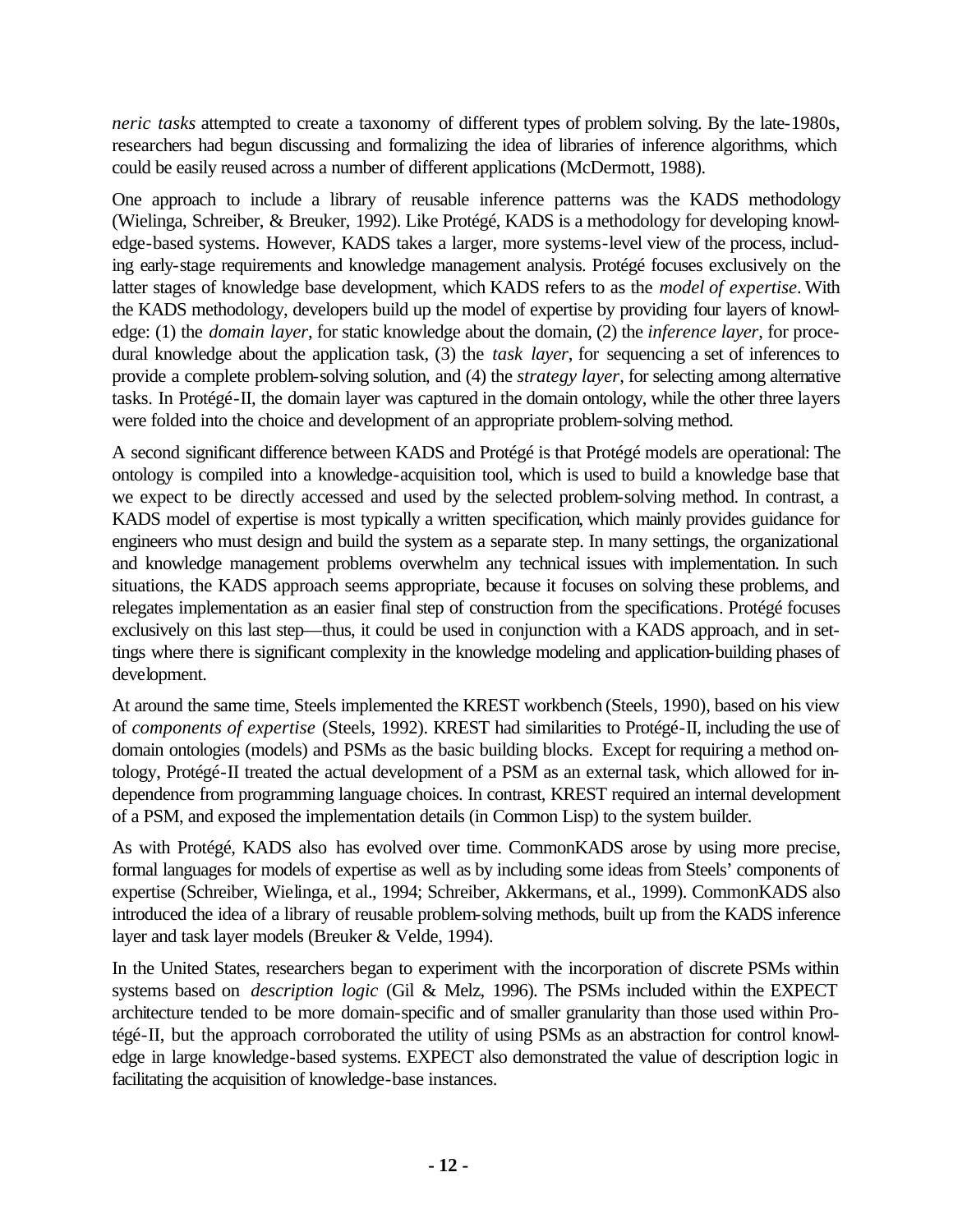### **4.3 Summary of Protégé-II**

Protégé-II was a significant extension and generalization of the original Protégé system. Important changes included:

- Reuse of problem-solving methods as components (rather than the use of a single monolithic problem-solving method). The goal was to remove the implicit semantics of the ESPR method from Protégé-I, and to allow for alternative problem-solving methods.
- Ontologies and the adoption of a more formal frame-based representation language. Ontologies play an important role in Protégé-II. Both as input and output definitions for problem-solving methods and as the basis for generation of knowledge-acquisition tools.
- Generation of knowledge-acquisition tools from any ontology (rather than from the instantiation of ESPR). Protégé-II took the metatool idea one step further and streamlined generation and custom adjustments of knowledge-acquisition tools.
- The "downhill flow" assumption of classes over instances. The Protégé-II development process assumed that ontologies (classes) were more durable than knowledge-bases (instances). We expected that knowledge engineers would use one tool to define classes, and then domain experts would use a separate tool (the KA-tool) to create and edit instances.
- Declarative mappings between knowledge bases. Protégé-II introduced mappings as an approach to bridge the gap between different types of ontologies, and to enable reuse of both ontologies and problem-solving methods.

Protégé-II was designed as a suite of applications (Maitre, Dash, Meditor, Marble) to support the developer and to define the Protégé methodology. Although these tools clarified the distinct steps in the process of building a knowledge-based system, as we gained more experience and more users, we found that switching back and forth among the distinct tools eventually became burdensome. As a partial response, we added a control-panel application to Protégé-II, from which each of the separate applications could be launched. This control-panel was a forerunner for the more tightly-integrated Protégé/Win and Protégé-2000 systems.

An interesting aspect of this phase of Protégé development is that, in retrospect, many of the important changes involved moving from an informal model to a more formal one. The central change, the removal of method dependencies from the performance system, required a more formal knowledge model, which led to a deeper understanding of the knowledge-base structures required by problem-solving methods, and which spurred our development of mappings.

# **5. Protégé/Win: Popularizing Knowledge Base Systems**

Protégé-II introduced a number of significant conceptual changes to the basic Protégé idea. In contrast, the development of Protégé/Win was primarily motivated by a pragmatic concern: Protégé-II was built to run only on the NeXTStep operating system, and to expand our user base, we needed to re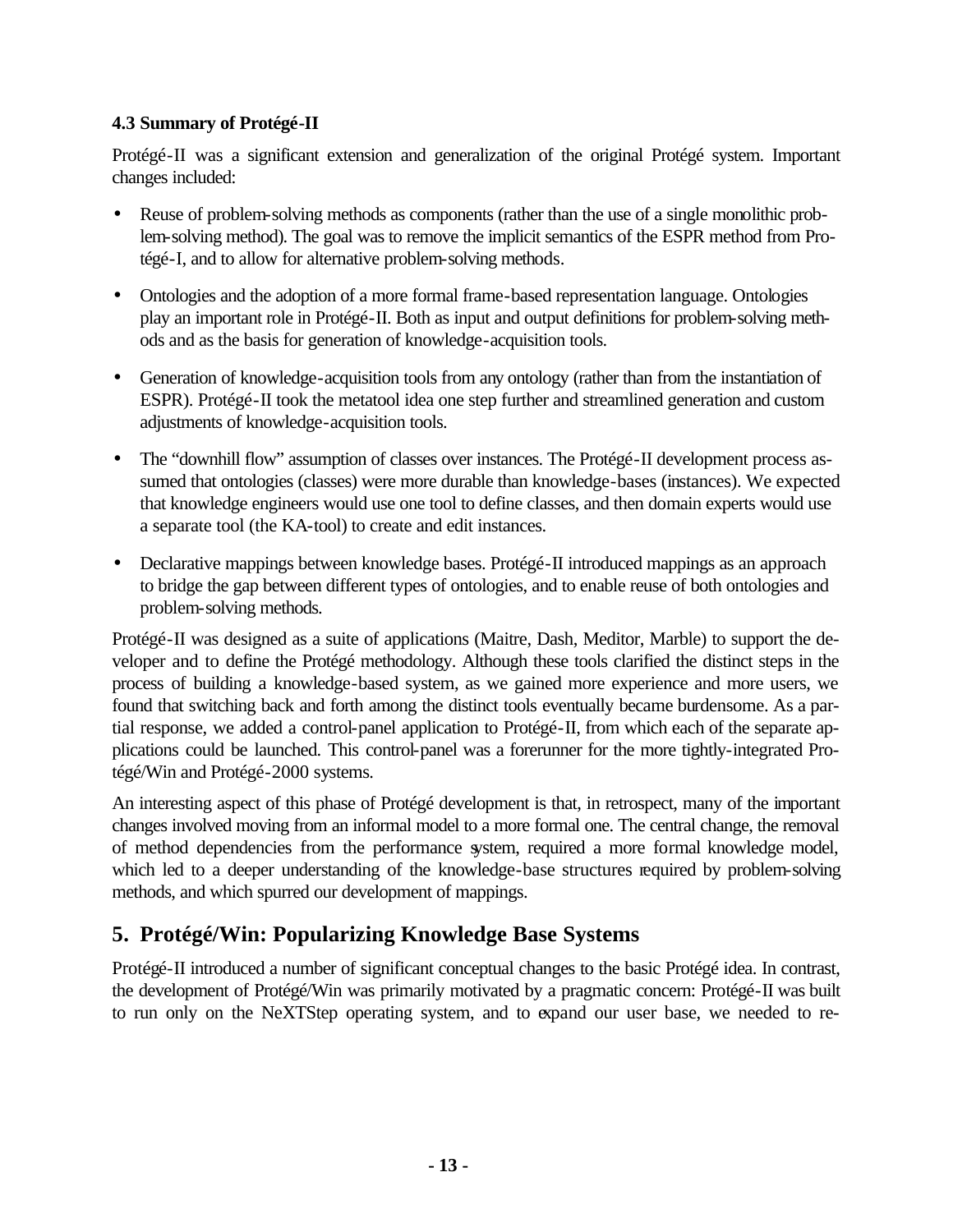implement our system to run under the Windows operating system.3 However, given the requirement to re-implement, we choose to take this as an opportunity to improve on our system in several ways:

- We allowed for the use of modular ontologies, via an ontology inclusion mechanism
- We designed for a more integrated, streamlined set of tools
- We improved the task of custom-tailoring the knowledge-acquisition tool, storing layout and format information separately from either the ontology or the knowledge base

However, the most important contribution of Protégé/Win was the development of a significant external users group. Protégé/Win was freely available as an easy-to-install application for any academic user. For the first time, we began to get off-site, real-world feedback about problems and features of the system. As we describe, this feedback strongly influenced our development.

### **5.1 Includable Ontologies**

As users began making larger and larger knowledge bases, it became difficult to model an entire domain with a monolithic ontology. Because similar applications often share common concepts and terminology, we wanted to identify and build *reusable ontologies* that contained these common sets of abstractions. For example, many knowledge-based applications in the health-care domain share concepts such as *drugs* and *laboratory tests*. If we could do a good job building an ontology of these concepts, then we could reuse this work across several different knowledge bases for different medical applications.

To enable this type of ontology reuse, Protégé/Win implemented the idea of *ontology inclusion*. When building a particular knowledge base, users could choose to include all of the concepts of some predefined shared ontology. The concepts in the included ontology could not be altered, but they could be referenced by other classes and instances in the knowledge base, as well as subclassed to introduce specializations of the shared concepts. Thus, ontology inclusion furthered the idea of knowledge-base component reuse by enabling ontology reuse, complementing the problem-solving method reuse introduced by Protégé-II. Ontology inclusion allowed users to build large knowledge bases by "gluing" together a set of smaller, modular ontologies. As with software, modular ontologies scale to large problems better than monolithic ones.

The idea that a common set of abstractions (a shared ontology) could be used by multiple, related knowledge bases was not unique to the Protégé work: The Ontolingua library was designed for this sort of ontology reuse, and included low-level ontologies such as "units & measures" designed for inclusion into other, less generic ontologies (Farqahar, Fikes, et al., 1995). However, unlike users of the static Ontolingua library, Protégé/Win users could combine ontologies with problem-solving methods, and could construct knowledge acquisition tools from composite ontologies.

### **5.2 Integrated Tools**

 $\overline{a}$ 

In aiming to make the Protégé environment easier to use, we wanted to streamline and integrate the set of Protégé-II tools for ontology building, KA-tool generation, and knowledge-base building. Most critically, we found that the generation of a KA-tool from an ontology was particularly cumbersome, in part

<sup>&</sup>lt;sup>3</sup> This choice of operating system was also motivated by our funding sources. In any event, moving away from a NeXTStep-based system proved fortuitous, as the company went out of business circa 1996.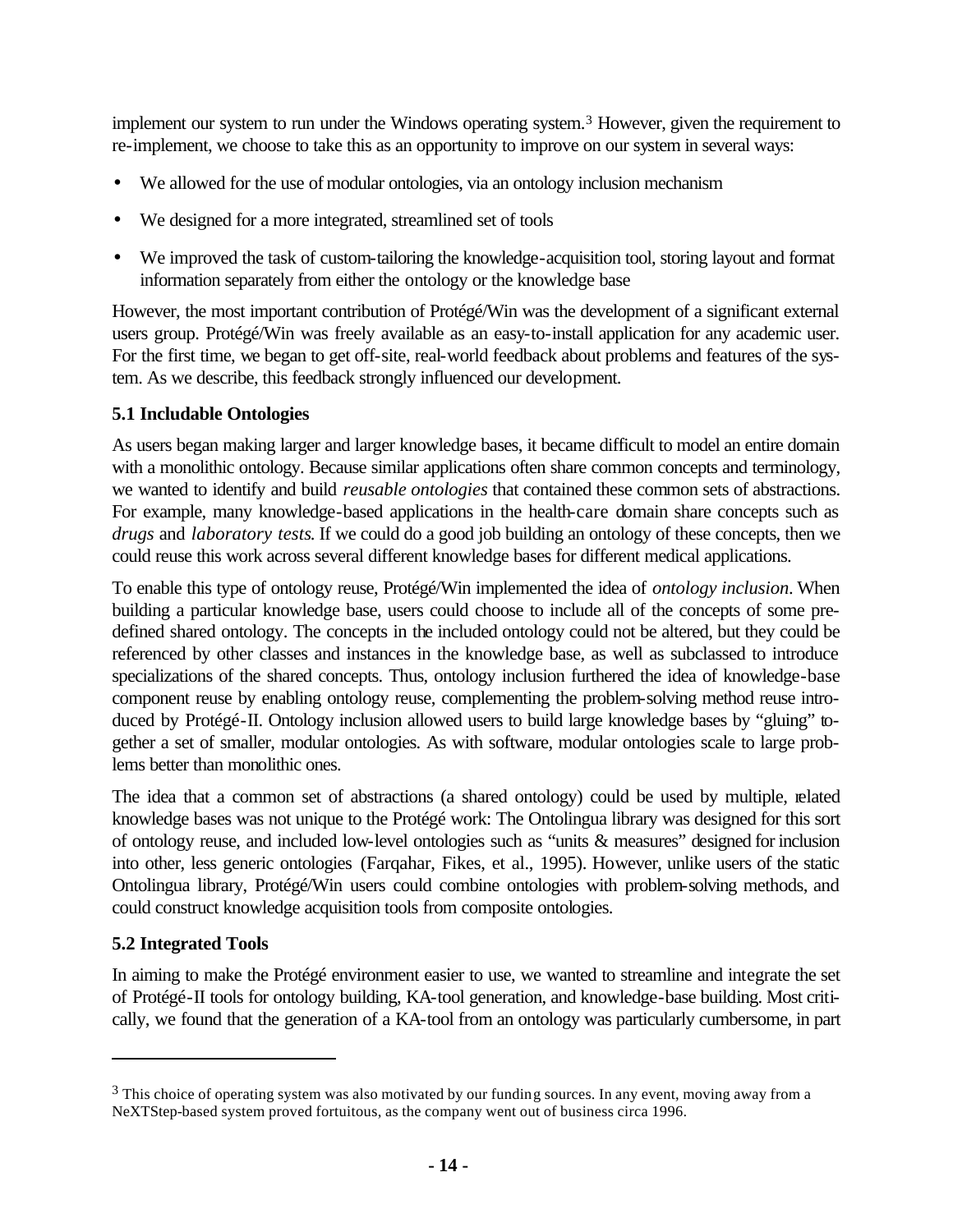because this process is highly iterative: During ontology construction, developers would want to see a prototype tool, which might inspire further changes to the ontology, and then they would want to see the resulting, next-generation KA-tool, and so on. In Protégé-II, the generation of a new KA-tool required a cumbersome compilation-style process which was time-consuming and potentially frustrating.

In response, we built a "synchronization" capability into Protégé/Win: without reading or writing to files, the KA-tool generator could be updated with the most recent version of an ontology. In this way, changes to the ontology could be seen immediately in a KA-tool, which made it easier to move between ontology editing and adjusting the layout of the corresponding KA-tool.

Figure 8 shows screens from two Protégé/Win tools with an example knowledge base about wines. The ontology editor shows classes, and the layout interpreter (or KA-tool) shows instances. The layout editor (not shown) helps users custom-tailor the layout and appearance of forms and widgets in the KAtool. (As with Protégé-II, all three tools could be launched from a control panel application.) As users edited a particular ontology, they could "synchronize" their work with the layout editor, and thereby preview the resulting KA-tool. Although our design did not completely integrate the tools, the synchronization facility did make Protégé/Win easier to use than Protégé-II. Furthermore, this development led the way to a complete tool integration in Protégé-2000.

## **5.3 Reifying Forms in the Knowledge-Acquisition Tool**

With Protégé-II, we removed the assumption that ESPR would be the underlying method for the resulting expert system, and thus, we also removed ancillary assumptions that were built in to the generation of Protégé-I KA-tools. However, Protégé-II knowledge bases still contained information that was about the formatting of the KA-tool itself, rather than any aspect of the domain knowledge being modeled. In Protégé/Win we viewed ontologies more as reusable components—models that could be used in different contexts (perhaps via the inclusion mechanism), in different applications. Therefore, we added a separate repository to store information that was specific to a particular KA-tool, and distinct from either the domain ontology or the knowledge base of instances. This repository reified the KA-tool information, treating information about format as first class objects, distinct from the domain knowledge.

For the first time, developers could generate multiple KA-tools, with different views and formats, from a single ontology. For example, as part of a project to model health-care guidelines, we built two tools from a single guideline ontology (Fridsma, Gennari, & Musen, 1996). One tool, aimed at the national or regional level, allowed domain experts to define a health-care guideline at a high level, without the implementation details that would be required to actually carry out the guideline. A second tool, aimed at local hospitals, allowed domain experts to instantiate the tool with details about the guideline, including resource and personnel allocation decisions that must be made at a local level. The second tool exposed and made available a number of classes that the national-level tool had kept hidden. This approach was possible only because Protégé/Win stored view-level information separately from the domain-level information.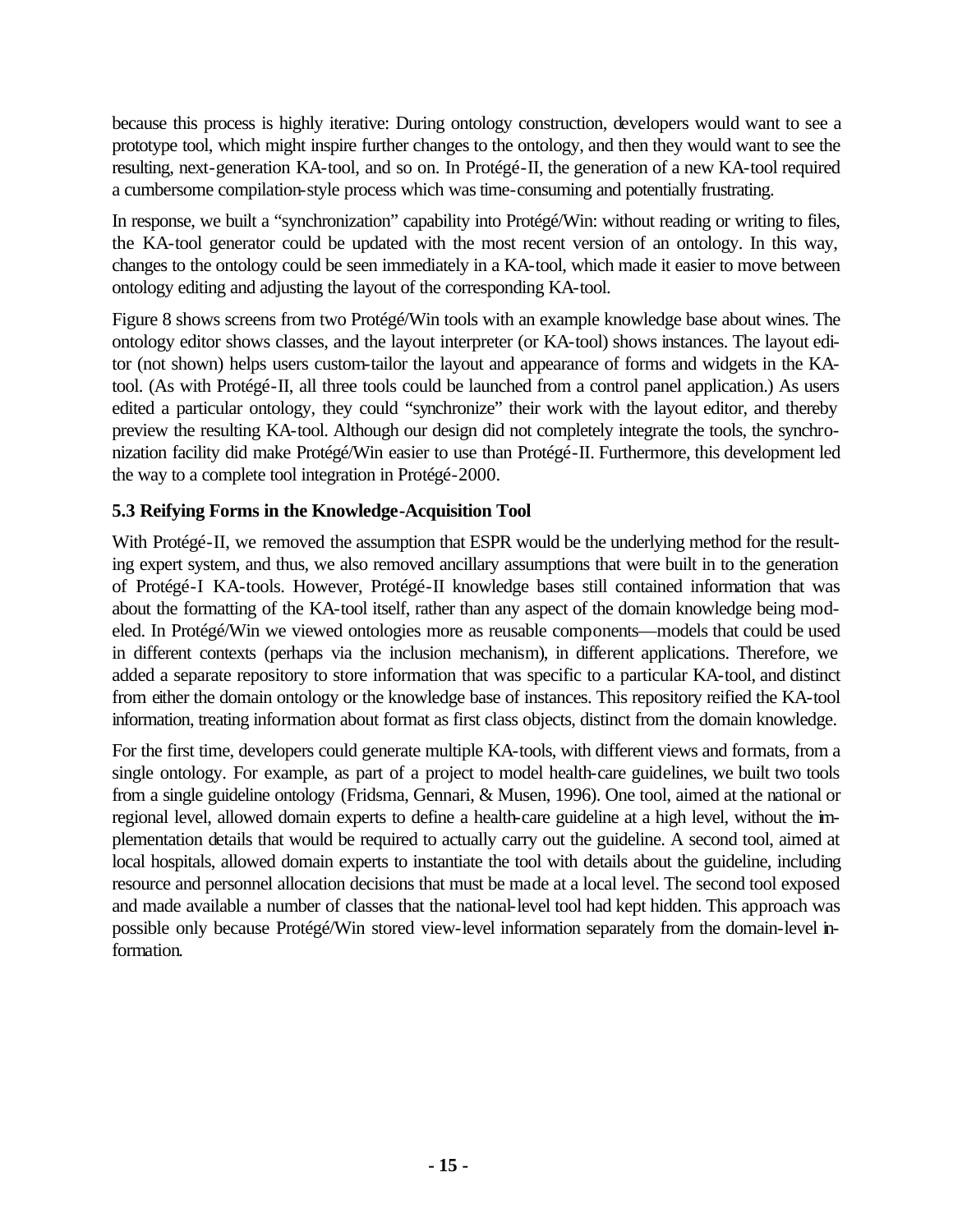

**Figure 8**. The Protégé/Win interface. The Ontology Editor (above) shows classes on the left and slots on the right from an ontology about wines. The Layout Interpreter (below) shows two instances of the Wine class.

In general, the KA-tool generator of Protégé/Win strengthened and codified parts of the "downhill flow" assumption. In particular, after users built an ontology of classes, they were then expected to use the layout editor to format and custom-tailor the KA-tool that domain users would ultimately use to build a knowledge base of instances. The layout editor assumed that (1) every class in an ontology had an associated KA-form, and (2) every slot in a given class is associated with a knowledge-entry widget on the KA-form. These widgets were selected from a pre-enumerated list, associated with slot types, and they included widgets such as text fields and Boolean check-boxes.

In developing Protégé/Win, we assumed that a KA-tool composed of these types of forms would be sufficiently expressive for knowledge acquisition and knowledge base visualization. For many domains, this assumption worked well; by 1998 we had a large user community who found the Protégé/Win tools to be worthwhile in their particular application areas. On the other hand, it became apparent that other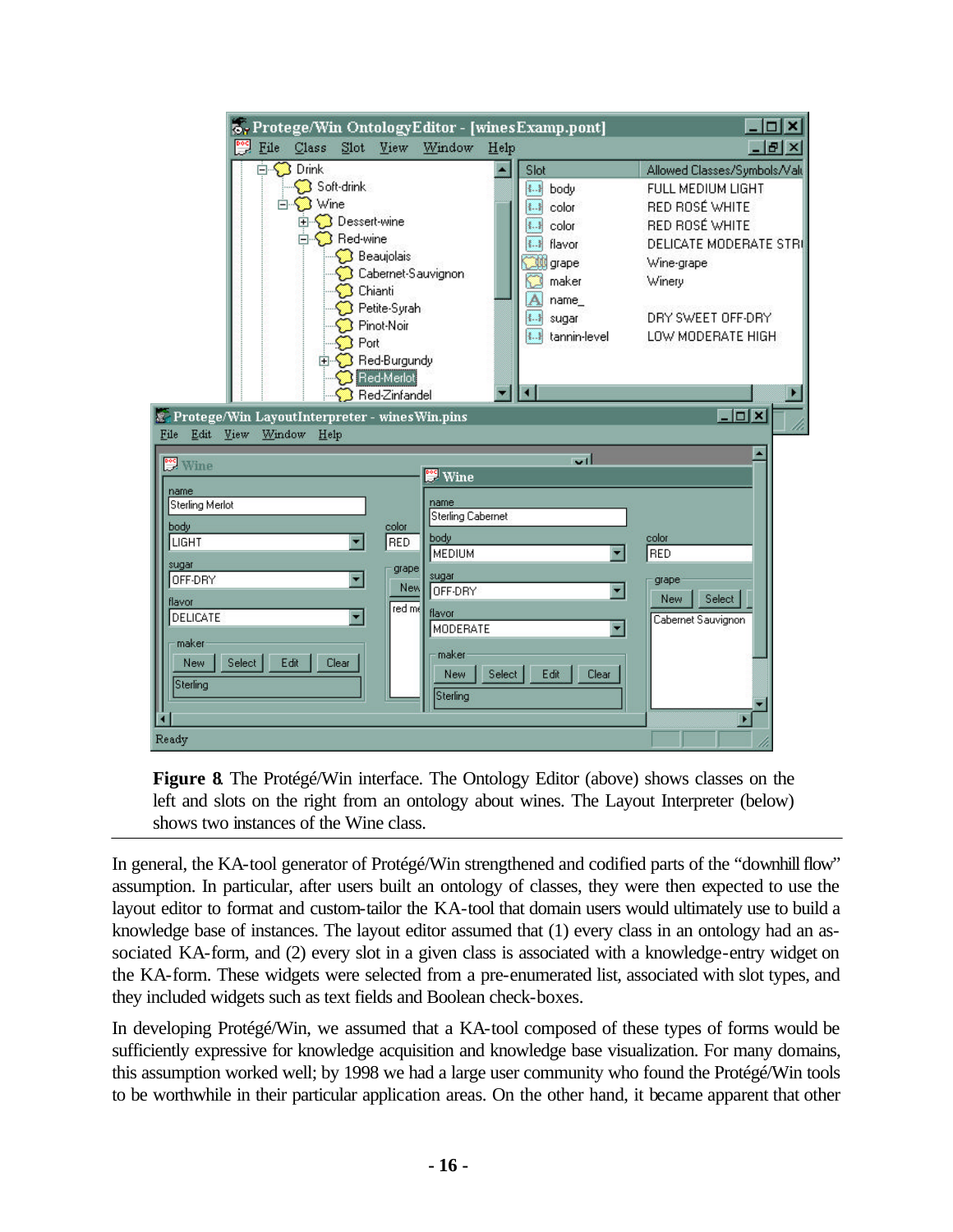domains would require more specialized editing and visualization widgets. Implementing this idea became one of our goals for Protégé-2000.

## **5.4 Historical Counterparts of Protégé/Win**

The Ontolingua language was originally designed to support knowledge sharing and communication across multiple knowledge base systems (Gruber, 1993). It was built up from a formal set-theoretic language known as the Knowledge Interchange Format (Genesereth & Fikes, 1992). At about the same time as our development of Protégé/Win, researchers at the Knowledge Systems Laboratory built the Ontolingua ontology server and editor (Farqahar, Fikes, et al., 1995; Farqahar, Fikes, & Rice, 1997). Like Protégé, Ontolingua focused on the declarative specification of knowledge, rather than the procedural knowledge of inference mechanisms and problem-solving methods. For its time (early 1995), the Ontolingua editor was unique in that it was solely a web-based system. This design choice led to some significant user-interface differences when contrasted with Protégé/Win, a stand-alone, conventional application. However, at a deeper level, the knowledge representation of Ontolingua had cleaner, more consistent semantics than did Protégé/Win. Because it was designed from a logical substrate, and aimed to provide well-defined semantics across multiple knowledge based systems, it provided a more logical and complete implementation of the basic concepts of *class, instance,* and *slot*. As we will see, Ontolingua's more well-defined semantics directly affected our development of Protégé-2000.

Researchers at the University of Amsterdam compared the Ontolingua Editor and Protégé/Win as well as with three other ontology editing systems (Duineveld, Stoter, et al., 2000). By the time this comparison was carried out, Protégé/Win was a mature, well-tested tool. (In fact, we had just released the first version of Protégé-2000.) Perhaps in part because of its maturity, Protégé did quite well in categories such as stability, usability, and help systems. On the other hand, tools like the Ontolingua editor offered features and expressive power not available in Protégé/Win. (In some cases these deficiencies were remedied by Protégé-2000.) Disappointingly, the overall conclusion of the comparison was that none of the tools was really suitable for direct use by domain experts. Instead, all required some training and expertise with knowledge representation and modeling.

In contrast to either Ontolingua or Protégé/Win, the VITAL project focused on the development of appropriate problem-solving methods for knowledge-based systems (Motta, O'Hara, et al., 1996). A novel aspect of this work was the idea of a "generalized directive model" (GDM) to provide a grammar for composing knowledge-based system building blocks—in particular, the inference mechanisms and their links to knowledge bases (O'Hara, Shadbolt, & van Heijst, 1998). In addition, unlike much of the KADS-related work, VITAL included a formal language, OCML, that could make the resulting inference procedure operational. However, in many ways VITAL took an opposite approach from ours: Whereas VITAL focused on the inference procedures, and on a compositional grammar to drive the construction of knowledge-based systems, Protégé/Win focused on the declarative ontology, using that to build an inference-independent KA-tool.

## **5.5 Summary of Protégé/Win**

One the most important achievements of Protégé/Win was to expand our user community by providing an easy-to-use system that ran on a widely available operating system. Part of our strategy was to increase the number of users and the number of knowledge bases built with Protégé, with the idea that our users would provide input and guidance for the design of future improvements. Eventually, the Protégé/Win user base grew to about 200 researchers, working in applications that ranged from medical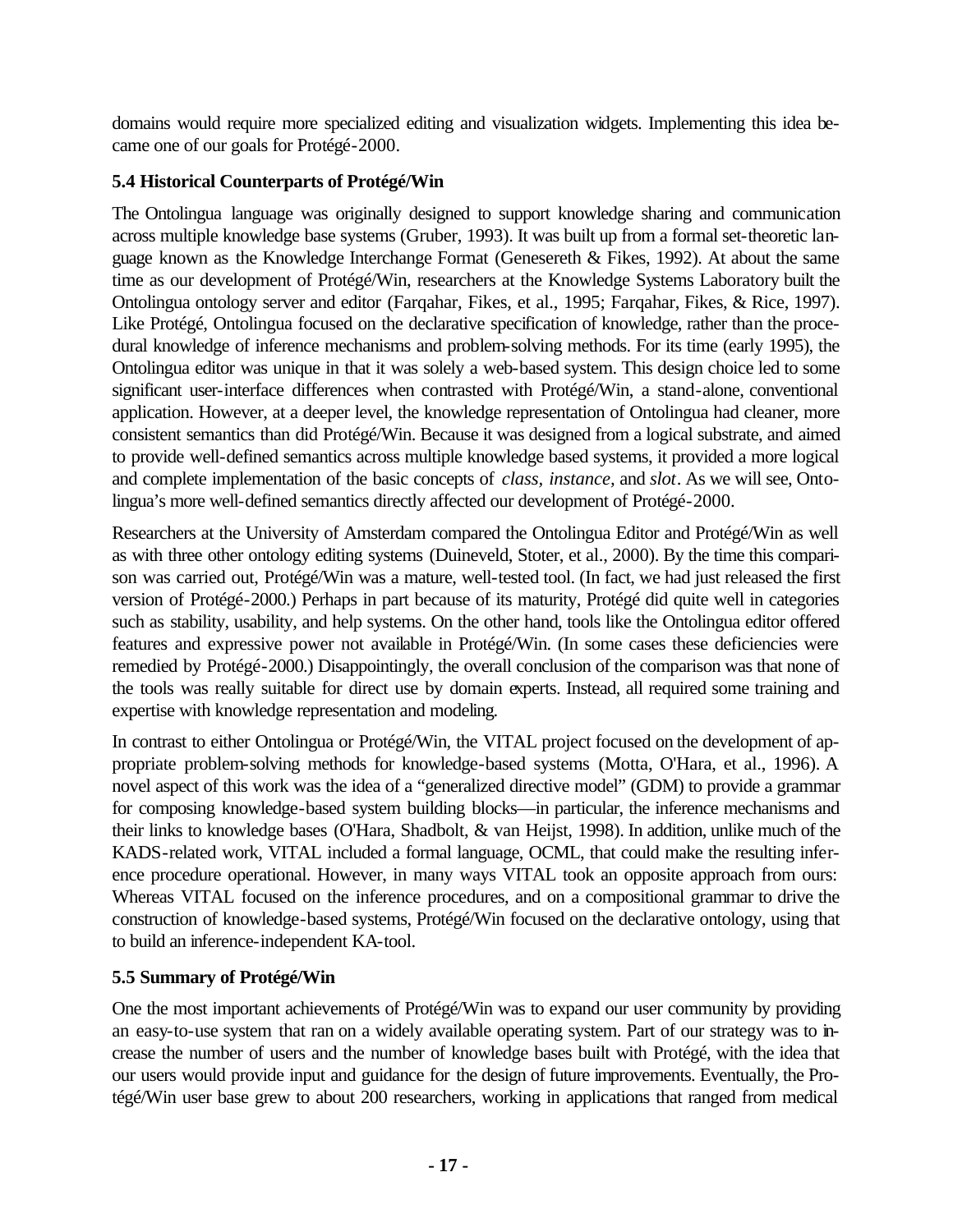guidelines (Johnson, Tu, et al., 2000) to meta-modeling about problem-solving methods (Fensel, Benjamins, et al., 1999).

Although it included some novel extensions (such as ontology inclusion), the Protégé/Win implementation was largely a re-engineering of the ideas demonstrated in Protégé-II. However, this view should not diminish its overall contribution to the Protégé project. Engineering improvements such as tighter integration of the knowledge-base development tools (e.g. the ontology editor and the knowledge-acquisition tool) led directly to improved usability of the overall system, which in turn, led to the growth of a Protégé user community.

# **6. Protégé-2000: The Current Implementation**

As the Protégé/Win user community grew, and as we received ideas (and feature requests) from this community, we realized it was time to re-engineer the Protégé environment one more time. In contrast to previous iterations, we were motivated neither by the need to drastically change our approach, nor by external forces, such as the need to change hardware or operating system platforms. Instead, we were responding to users' requests for improving the functionality and generality of the Protégé methodology. Particularly challenging were well-intentioned requests that ultimately required a domain-specific adaptation of Protégé for a particular class of applications. Although we remained attached to the goal of a domain-independent architecture, we began to realize that many users had needs that could not be adequately addressed in a domain-independent manner.

Another problem uncovered by our users was the insistence that our downhill flow assumption was too limiting. Because this was one of the fundamental underpinnings of previous versions of Protégé, allowing for other modes of interaction required some soul-searching on part. However, we eventually accepted the user need both to work with instances during class definitions, and to create and refer to classes during knowledge acquisition.

Given these sorts of modifications, we realized that a revolutionary re-engineering of the system would be more appropriate than would any evolutionary modification of Protégé/Win. With Protégé-2000, we provided at least three significant augmentations. First, Protégé-2000 included an overhaul of the underlying *knowledge model* of Protégé. In order to improve the expressivity of our knowledge bases, we worked with other knowledge base system developers to conform to a more consensus knowledge model for frame-based systems. Our aim, like that of Ontolingua, was to allow Protégé knowledgebased systems to *interoperate* with other knowledge-base formalisms. Second, to further improve usability and to better match our new knowledge model, we built Protégé-2000 as a single unified application, continuing the trend from Protégé/Win. Finally, in order to provide greater flexibility and to better distribute the development effort, we designed Protégé-2000 based on a *plug-in* architecture, as supported by the Java programming language.

## **6.1 The Protégé-2000 Knowledge Model**

In previous Protégé editions, relatively little design went into the underlying knowledge representational model or structure: In Protégé-II and Protégé/Win, we used a simple frame-based model provided by CLIPS; in Protégé-I, we hand-coded Lisp objects to capture the necessary semantics. In contrast, for Protégé-2000, we made an effort to evaluate knowledge representation formalisms from a number of other systems, especially those that were frame-based. In particular, we were strongly influenced by the line of work begun by Karp and others as the *Generic Frame Protocol* (Karp, Myers, & Gruber,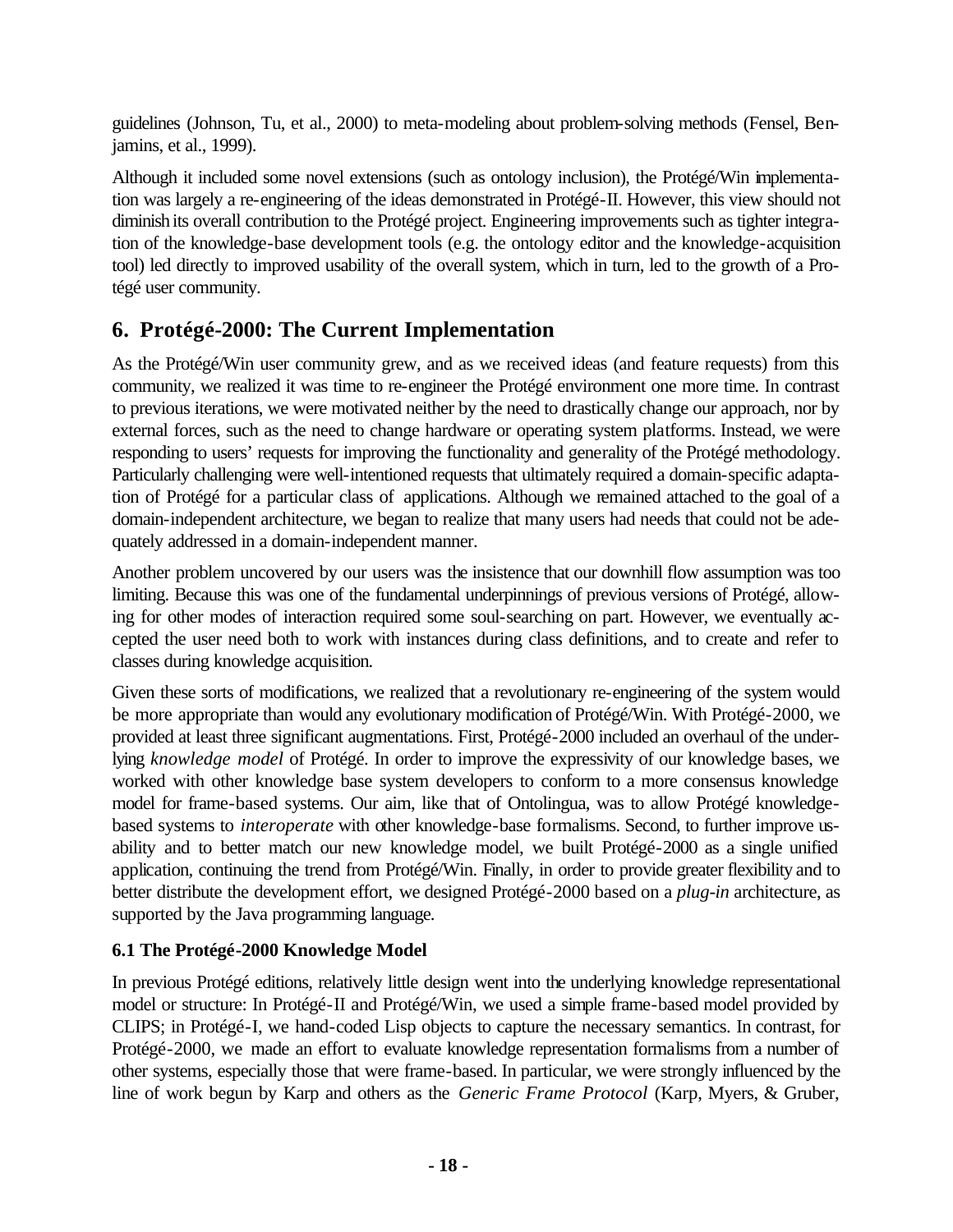1995), which evolved into the *Open Knowledge Base Connectivity* (OKBC) protocol (Chaudhri, Farquhar, et al., 1998). These protocols attempt to specify a set of common semantics that could be used to enable better interoperation among different knowledge-based systems. This work was closely tied to the Ontolingua system; indeed, in some ways Ontolingua provided the canonical implementation of the OKBC protocol.

For Protégé-2000, we abandoned the semantics of the CLIPS object system, and based our new knowledge model on OKBC. (For a detailed description of the Protégé-2000 knowledge model and its relationship to OKBC, see Noy, Fergerson, & Musen, 2000.) In comparison to the knowledge models used by earlier versions of Protégé, the OKBC model is significantly more flexible. For example, in previous versions of Protégé, we made a strong distinction between classes and instances—every object was either one or the other. Although this approach worked well for many domains, we discovered that in some cases, our knowledge model was too restrictive. Domain specialists sometimes needed to create new classes as well as new instances. Consistent with OKBC, our solution to this dilemma is to blur the distinction between classes and instances. In particular, Protégé-2000 allows for *meta-classes*, classes whose instances are themselves classes—perhaps special classes that domain experts might build and edit.

Protégé-2000 still supports the idea that the labor of knowledge-base construction should be divided into (1) overall ontology construction by a knowledge engineer and then (2) knowledge-base filling-in by a domain expert. However, via meta-classes, we can extend the sorts of objects that domain experts may create and edit. Unlike earlier versions, where domain experts were limited to creating instances, Protégé-2000 is more agnostic about what sort of objects (classes or instances) get created when. This capability had an important implication for our user interface. While Protégé/Win had separate tools and mechanisms for editing instances versus classes, in Protégé-2000, we must integrate these more tightly, allowing domain experts to use the same editing tool to add specific knowledge, whether as instances or as classes.

## **6.2 Tool Integration via Tabs**

Although the Protégé/Win tools were more tightly integrated than previous implementations, they were still distinct tools: Developers used one application to edit the class structure and then a different application to modify the knowledge base of instances. Both Protégé/Win and Protégé-II did include a single unifying application: a control panel that launched the individual tools for ontology creation, forms editing, and knowledge acquisition. In practice, these control panels were mostly just used for the purpose of explanation and system demonstration. As such, they were very effective, transforming the suite of tools into a much more easily understood system. In fact, the existence of these control panels led directly to the design and implementation of Protégé-2000 as a single application that carries out all knowledge-base building tasks.

Figure 9 shows the standard Protégé-2000 user interface with the same knowledge base shown in Figure 8. The interface is divided into a set of tabs—Figure 9 has three tabs visible, with the "classes & instances" tab on top. This tab includes the functionality of both the ontology editor (modifying classes) and the "layout interpreter" (modifying instances) of Protégé/Win. The left pane shows the class hierarchy, the middle shows instances, and the right shows details of either a selected class or a selected instance. The "forms" tab carries out the function of the Protégé/Win "layout editor", and the "slots" tab is new, added because the Protégé-2000 knowledge model treats slots as first-classes objects, as per the OKBC protocol.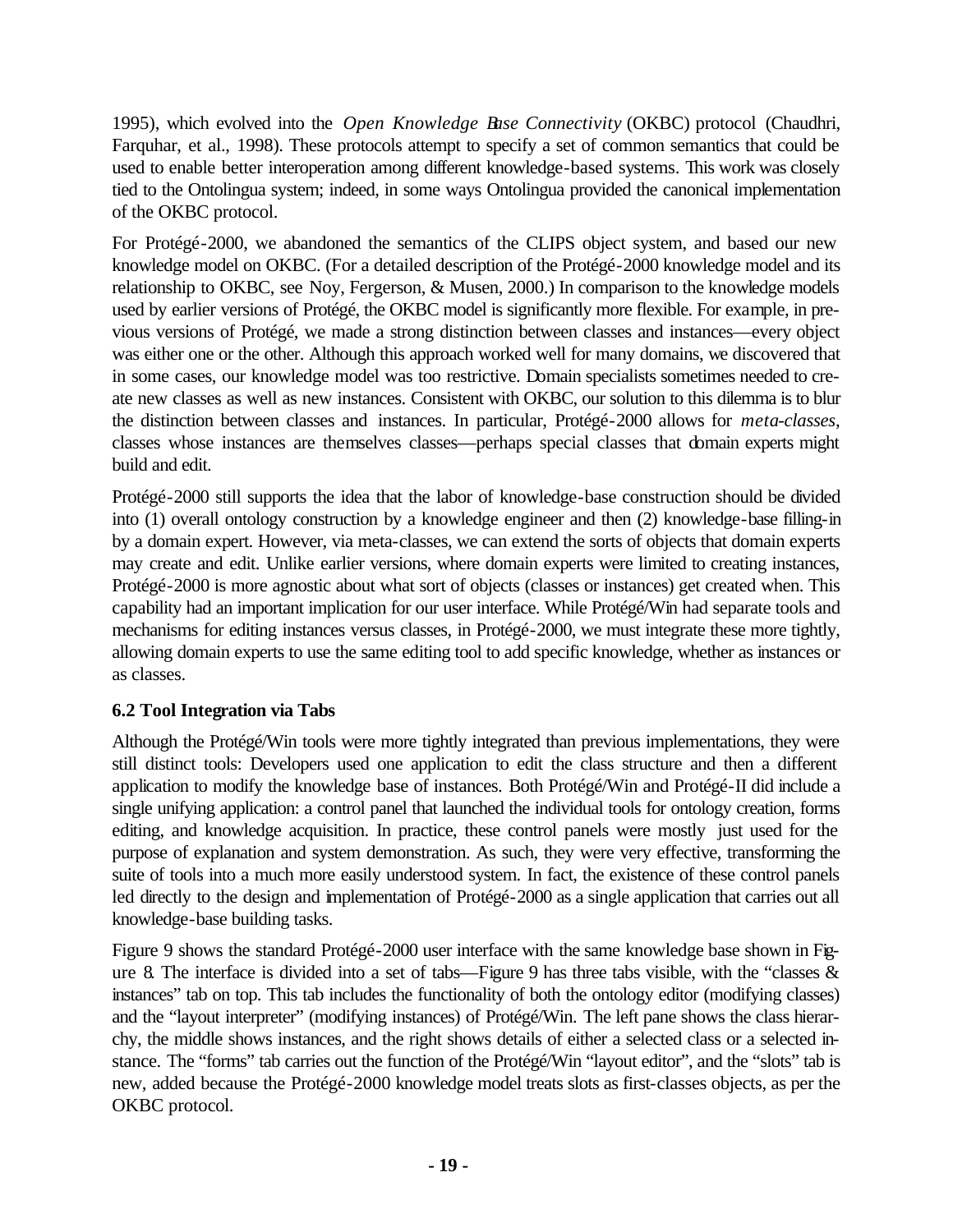

**Figure 9.** The default user interface for Protégé-2000, showing a wine ontology and one instance of the class "Merlot".

An important design consideration for Protégé-2000 was to retain the user-interface simplicity of the earlier knowledge model. Thus, the meta-class capability is largely hidden from naïve users, and the class/instance distinction is retained by the user interface. This design allows Protégé to be flexible and powerful for developers and knowledge engineers, yet also support simple tools that are easy for the domain specialist to understand and use. As part of this approach, any of the tabs in Protégé-2000 can be configured as "hidden", so that end-users see only the functionality that they need. In fact, to further shield the end user from the more abstract aspects of the knowledge base, we can build a completely custom-tailored user interface by constructing a domain-specific *plug-in*.

### **6.3 The Protégé-2000 Plug-in Architecture**

We had two motivations for re-building Protégé with a plug-in architecture. First, as with any large software development effort, we gain substantial maintenance and scalability benefits from a more modular architecture. With the use of plug-ins, we can distribute the development workload across multiple programmers, including external programmers from our user base. Second, as alluded to in Section 5, we wanted to provide a greater range of custom-tailored features to the Protégé user interface. As both the number of Protégé users and the variety of uses of Protégé grew, it became clear that the default user interface widgets provided by Protégé/Win were insufficient. To provide knowledge-base tools that were domain-specific and easy to use, we needed to allow programmers to build their own plug-ins to customize the interface and behavior of Protégé-2000.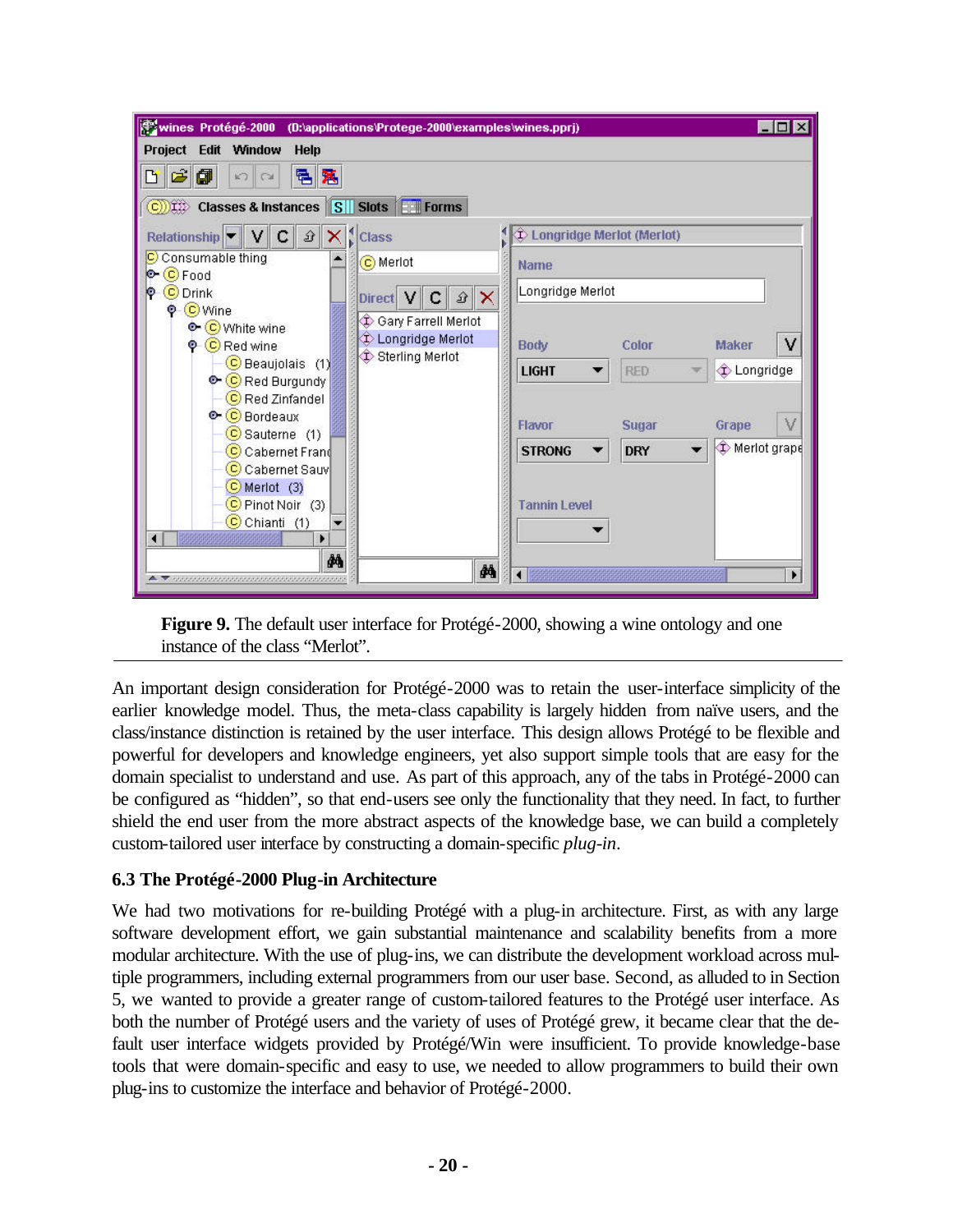

**Figure 10.** The Protégé-2000 architecture. Developers may customize the default user interface via slot and tab plug-ins, or build completely custom user interfaces and interact only with the knowledge model API. Additionally, developers may build different persistent storage mechanisms, although mapping the Protégé knowledge model to the stored format is then the responsibility of the developer.

Figure 10 shows a schematic view of the Protégé-2000 plug-in architecture. At the core of Protégé-2000 is its knowledge model. Any programmatic interaction with the objects that reside in a knowledge base (instances, classes, etc.) must be via the Protégé application programmers interface (API). The development and publication of this API is what allows independent developers to build plug-in components that add to or modify the functionality of Protégé. There are a variety of different ways to use this API.

### *External Applications and Protégé-2000*

At the coarsest level, developers may decide that the entire default Protégé user interface is inappropriate for a particular knowledge-acquisition situation or knowledge-based application. In this case, developers might use the default Protégé KA-tool for designing and initializing the ontology, and perhaps for intermittent maintenance of the knowledge base, but then use an entirely separate, external application to control users' interaction with this knowledge base. This separate application would include calls to the API for retrieving or modifying Protégé knowledge base elements.

One example of this type of external use of Protégé knowledge bases is our implementation of the ATHENA decision-support system for management of patients who have high blood pressure, currently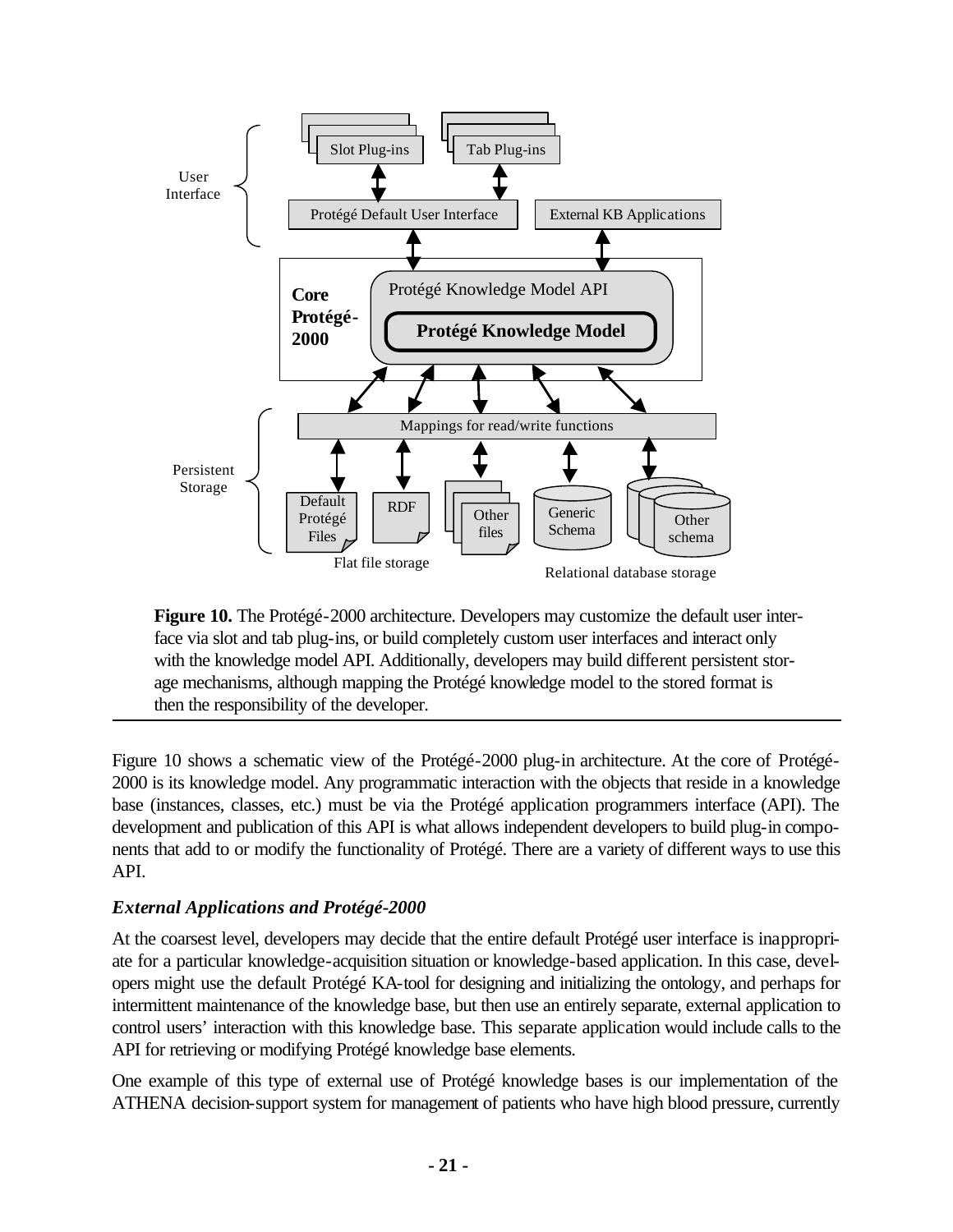at use at several VA hospitals (Goldstein, Hoffman, et al., 2000). As is typical for medical domains, ATHENA has a set of particular user-interface requirements that make the default Protégé-2000 user interface insufficient for use in this complex medical work-flow setting. Thus, ATHENA is a customtailored, external application that provides appropriate interfaces at the point of care for decision support. Nonetheless, we view ATHENA as a Protégé knowledge-base system: It uses the Protégé-2000 API to query and retrieve information from its knowledge base of health-care guidelines.

## *Tab Plug-ins*

Providing an external, custom-tailored application that uses a Protégé knowledge base is the most extreme form of modifying the default Protégé user interface. As an alternative, developers may build tablevel plug-ins that provide a custom-tailored interface or view into a Protégé knowledge-base. With this approach, the developer is responsible for building Java code that fulfills the requirements of an abstract tab widget: something that provides the interface and layout information for a new Protégé tab. The resulting user interface uses the same basic menu items as the default Protégé user interface (see Figure 9), but in addition to the default tabs, a new, custom-tailored tab will appear. Furthermore, since any tab can be hidden, the developer could design the interface so that end-users see only the custom-tailored tab. As with an external application, the tab plug-in may use any of the API calls to access information from the knowledge base.

There are several reasons for building a tab plug-in. First, a particular domain may have specific knowledge-acquisition needs that can best be satisfied by building a special-purpose knowledge-acquisition tool. Second, because tab plug-ins are (partially) independent software, it is possible to implement arbitrary functionality and inferencing capability into these plug-ins. Thus, one can build tab plug-ins that implement any generic problem-solving method (PSM), including the capability to connect that PSM to a specific knowledge base. Finally, it is possible to build *domain-independent* tab plug-ins that provide new functionality for accessing, querying, or visualizing the entire knowledge base.

The OntoViz tab provides an example of a visualization tab plug-in, as well as an example of distributed software development. Built by Michael Sintek, a developer from Germany, this tab plug-in can be used to visualize any knowledge base as a diagram. Figure 11 shows the tab with part of our example knowledge base of wines. This approach is in contrast to the default Protégé user-interface, which displays classes and instances only as a collapsible hierarchy (see the left-hand column of Figure 9). The Protégé knowledge model allows for multiple inheritance, and when this occurs, the OntoViz tab seems superior to a hierarchical view: When a class has multiple parents, this situation is awkward to visualize with a collapsible tree hierarchy. Of course, if the knowledge base has a very large number of objects, then the diagram can quickly become unmanageable. However, for small ontologies or for visualizing small parts of a larger ontology, the alternative diagramming visualization provided by OntoViz may be superior to Protégé's default user interface.

## *Slot Widget Plugs-ins*

At a much finer granularity, the Protégé-2000 plug-in architecture also allows developers to build plugins for individual elements of the user interface. Because elements of a form correspond to particular slots in a class, changing the user interface for these elements means making a new slot widget. Developers build slot widgets when they are satisfied with most of the default Protégé knowledge-acquisition tool, but need to modify the behavior for one particular type of data. For example, part of the data may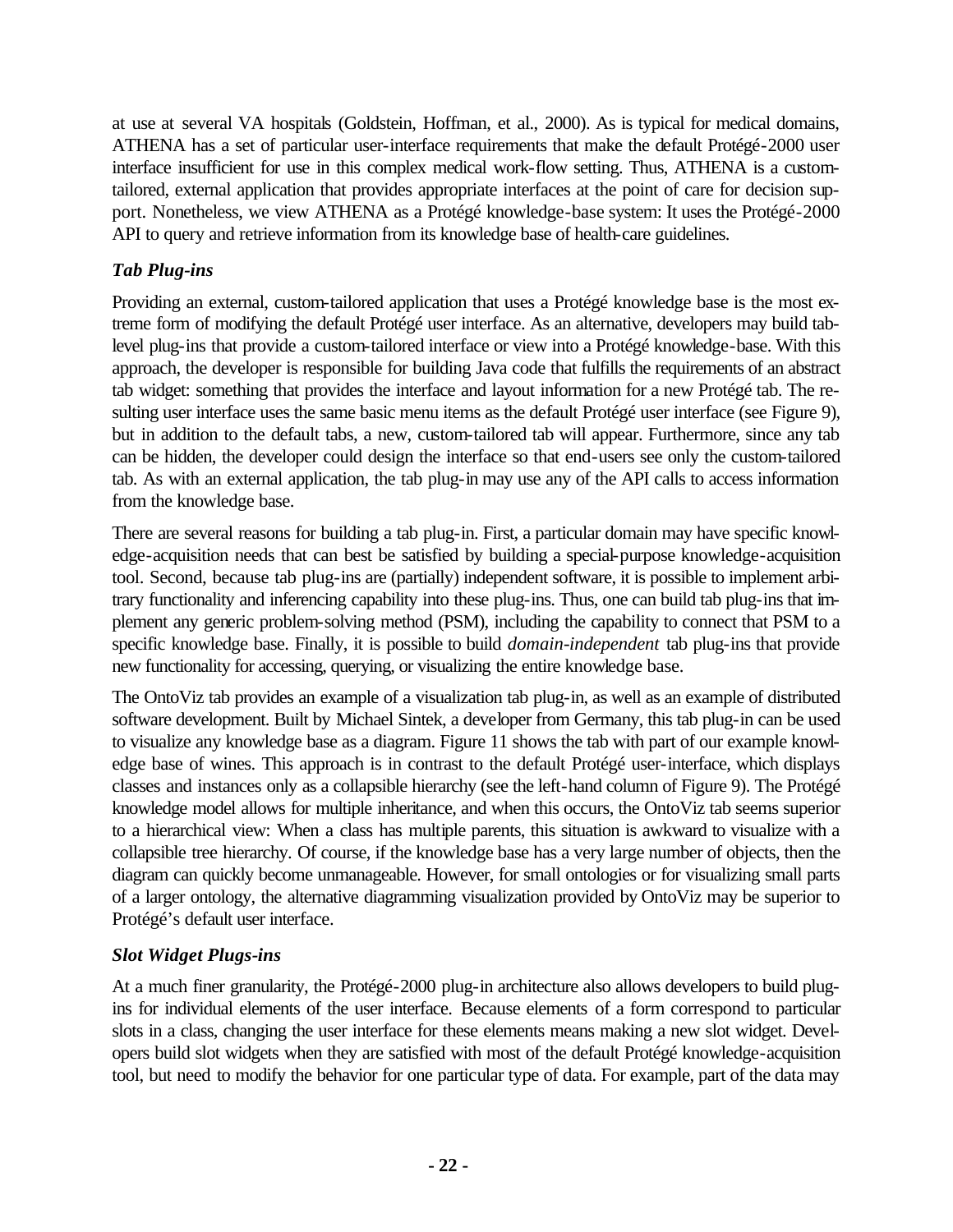

**Figure 11.** The OntoViz tab plug-in used to give an alternative visualization for the Protégé wines knowledge base shown in Figure 9.

be an image, perhaps stored as a GIF file, and the default Protégé KA-tool does not recognize this type of data.

To handle this sort of data, we have built a separate slot-widget plug-in that allows users to select a GIF or JPG file as the value of some slot (which is stored as a string in the knowledge base) and to display the corresponding image within the Protégé KA-tool. This plug-in is a piece of external Java code that fulfills the requirements of an abstract slot widget: something that can display (and optionally allow for editing) objects of some particular type. This image-display slot widget is an example of a domainindependent plug-in: This slot widget might be appropriate for a variety of different domains that include images. However, because developers have access to the complete Protégé API, they can also design domain-specific slot-widget plug-ins.

Because any developer can build domain-independent slot and tab plug-ins, we have encouraged the user community to share these efforts, and we have built a library of these plug-ins, accessible via the Protégé home page. The existence and use of this library validates our approach: it is a modest example of the benefits of distributed software development and software reuse.

#### *Backend Plug-ins: File Formats and Databases*

In addition to plug-ins for user-interface modifications, the Protégé-2000 architecture allows for "backend" plug-ins that read and write to different storage formats (see Figure 10). As a default, Protégé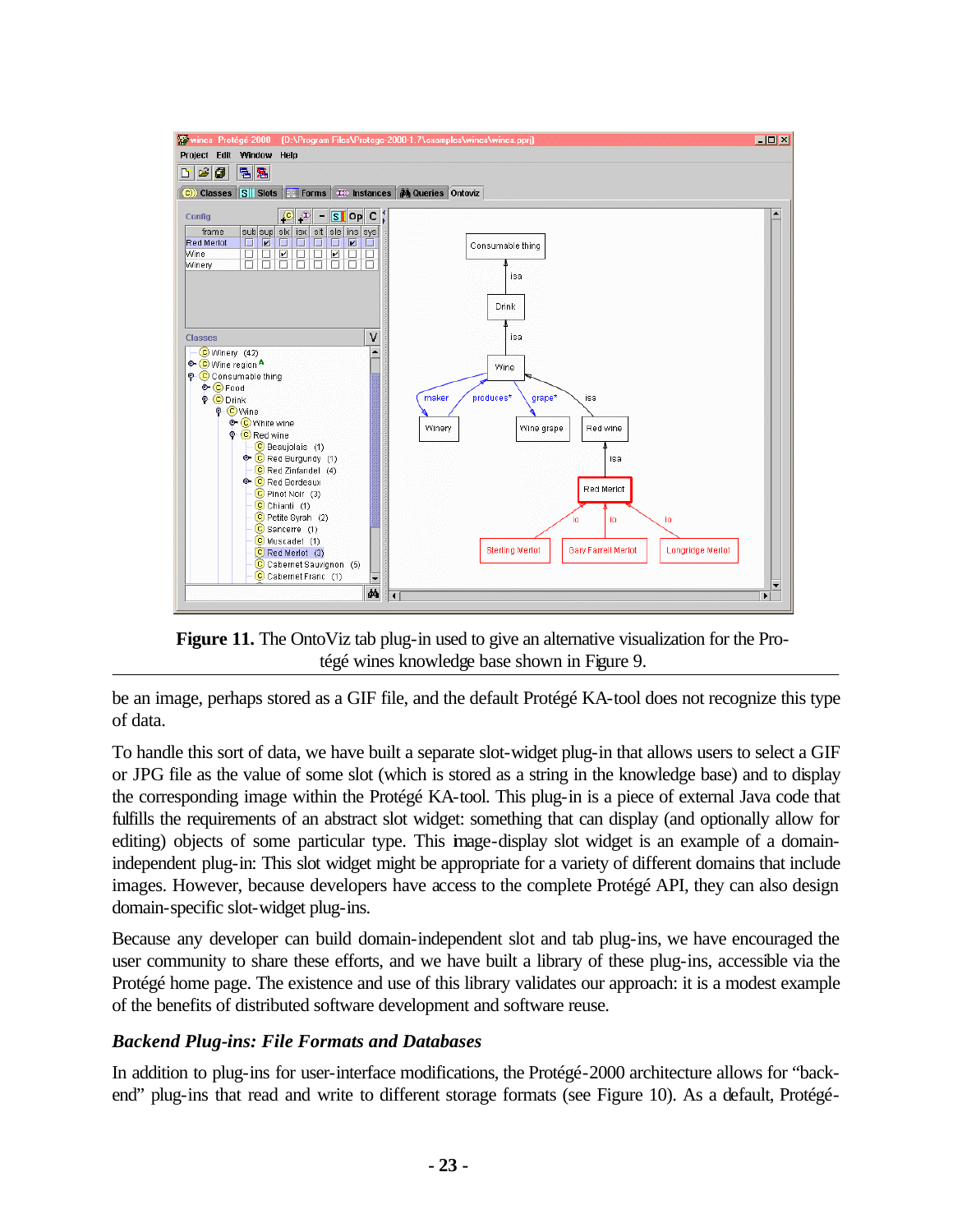2000 stores its knowledge bases in a special-purpose flat file format. However, it also has two other built-in storage back-end plug-ins. These allow for reading from and writing to RDF files (Resource Description Framework) and for using a Protégé-specific schema to read from and write to a relational database format.

The latter capability is essential for large knowledge bases: With any knowledge base that exceeds the physical size of primary memory, our tools must have an efficient way to retrieve and process information from secondary storage. An example is the Digital Anatomist Foundational Model, a large, rich ontology of human anatomy. The designers of this ontology must use the Protégé database backend to access the over 140,000 frames in this knowledge base (Noy, Musen, et al., 2002).

Building a new "back-end" plug-in is more challenging than creating others sorts of plug-ins. To build a complete back-end, one must have a detailed understanding of the Protégé knowledge model so as to support reading and writing of all possible Protégé constructs. As an example, building the RDF backend exposed some subtle differences between our knowledge model and the semantics of RDF (Noy, Sintek, et al., 2001). We are currently in the process of developing a back-end plug-in that would use XML Schema. We are building a general-purpose XML schema that captures the Protégé knowledge model, so that individual knowledge bases can be written as XML files that conform to this schema.

## **6.4 Counterparts to Protégé-2000**

By the time we released Protégé-2000, tools for ontology editing and knowledge base construction were becoming more common. For example, in addition to Protégé-2000 and the Ontolingua Editor, there were two other major ontology development tools built with the OKBC standard: the Ontosaurus system built on LOOM (MacGregor, 1991), and the GKB Editor (Karp, Chaudhri, & Pauley, 1999).

Like the Ontolingua editor, the Ontosaurus system was built as a pure Web-based editing environment. As such, it suffered from some of the same drawbacks in user interface, and ease-of-use, as described in the University of Amsterdam comparison (Duineveld, Stoter, et al., 2000). However, the unique aspect of Ontosaurus was its underlying knowledge model: The LOOM system included a description language that unified frame-based knowledge with an inference procedure for classification of those frames. Effectively, this provided a consistent way of embedding rules and inference into frames. However, because LOOM is not a pure frame-based system for knowledge representation, this made it difficult and awkward to map Ontosaurus to the OKBC standard.

In contrast, the Generic Knowledge Base (GBK) Editor was developed hand-in-hand with the Generic Frame Protocol, and therefore it was easily mapped to OKBC. The GKB editor differed significantly from Protégé, Ontolingua, and Ontosaurus in that it provided a graphical nodes-and-arcs view of its knowledge bases (somewhat like OntoViz). In this approach, all knowledge construction occurs in the context of manipulating a diagram of nodes (objects or frames) and arcs (relations or slots). The WebOnto tool was another example of a knowledge base building tool that used this type of visualization (Domingue, 1998).

OntoEdit borrows its user interface design partially from Protégé, but differs significantly in its treatment of *axioms* about entities in a knowledge base (Staab & Maedche, 2000). Protégé-2000 offers only very weak support for modeling such axioms, primarily because there are significant design and implementation difficulties in enforcing or validating a set of axioms against a particular knowledge base. Like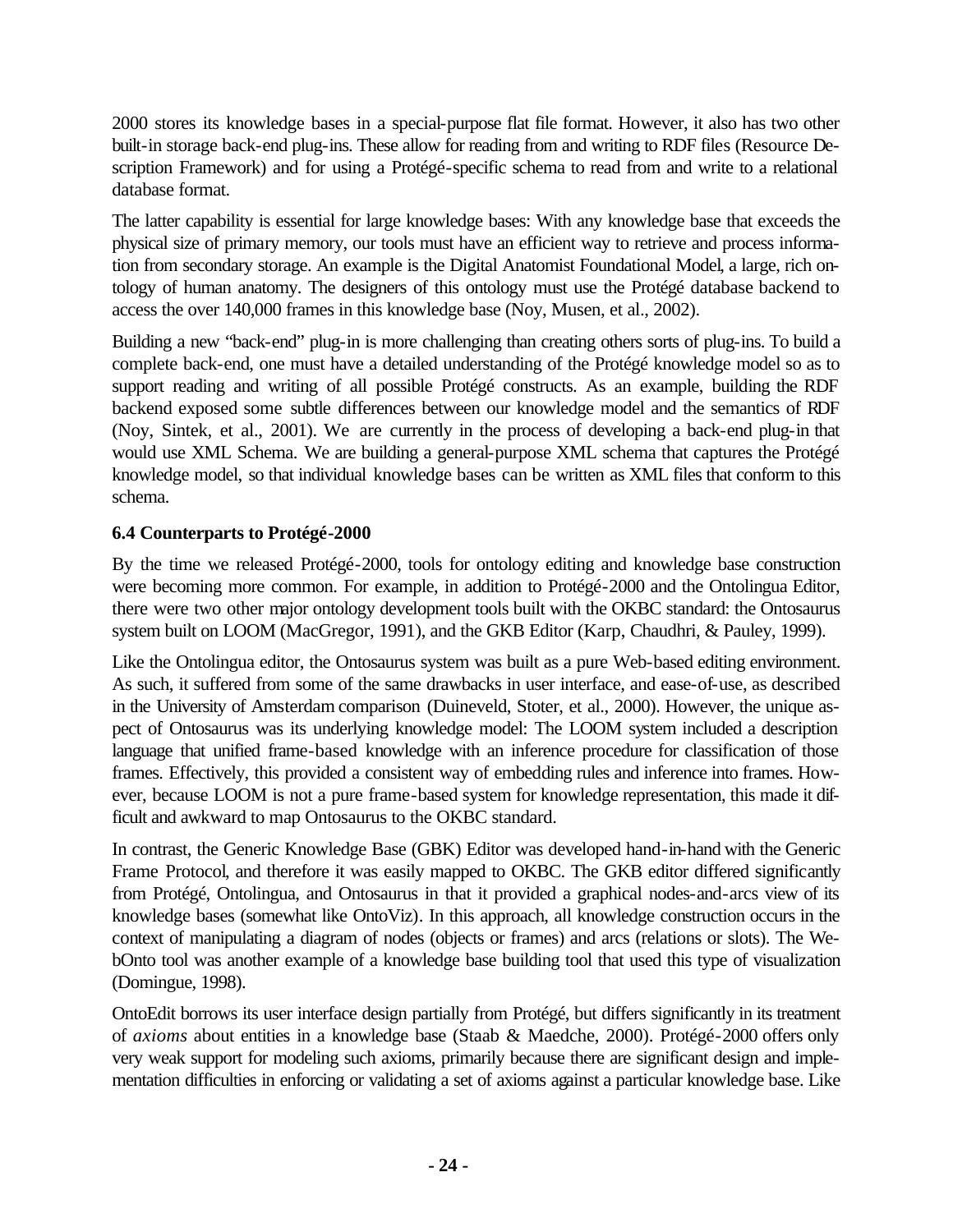Protégé-2000, OntoEdit is designed to read from and write to the Resource Description Framework (RDF) standard.

### **6.5 Summary of Protégé-2000**

If one had to summarize the changes from Protégé/Win to Protégé-2000, the most important idea is that of *scalability*. In particular, Protégé-2000 is more extensible, more flexible, and better suited to the development of large knowledge bases than was Protégé/Win.

- Because of its extensible user interface, it can be used in situations that require specific interaction styles or user interfaces.
- Because it is a single tool with a more flexible knowledge model, it can be used in situations where domain users need to create instances as well as classes.
- Because of its capability to read and write to database systems, it can be used where knowledge bases exceed the size of physical machine memory.
- Because of its more standard knowledge model, it can be used in situations that require reading from a legacy knowledge base, or writing to other modeling formalisms (e.g., RDF).

To a certain degree, requests and feedback from the Protégé/Win user community led directly to each of these advances. To continue these cycles of iterative improvement, we have wanted to further expand our user community and to elicit additional feedback for Protégé-2000. For example, as an entrée into the  $W^3$  RDF community, we decided to make Protégé-2000 "open source" under the Mozilla public license, making our system easily available to all. This choice had the benefit of making our system attractive to developers who might otherwise build similar systems from scratch.

The new plug-in architecture, together with the availability of the source code, has led to the growth of external Protégé *developers*: Java programmers who have developed plug-ins that extend the capabilities of Protégé. The existence of these developers and their contributions is evidence of the success of our architecture; they show that we have succeeded in building an extensible system, and that we have distributed the development effort beyond our own laboratory.

In fact, the biggest obstacles to Protégé's further growth and success are organizational rather than technical. As with any open-source development effort, it is a significant task to manage and work with external developers. For example, this group of users needs detailed, technical documentation for the Protégé API. Also, in order to keep the Protégé user and developer communities vibrant, we have maintained a lively "protege-discussion" mailing list, and spent considerable time and effort answering questions and providing technical support. We have also encouraged and helped organize a series of International Protégé Workshops both to solicit feedback from our users and to present the breadth of applications within our community. We believe that our investment in documentation and user support is worthwhile, for we derive significant benefits from the feedback and real-world system-testing that our user community provides.

## **7. Summary and Discussion**

The four generations of Protégé presented here represent over 16 years of research and system development. Protégé has evolved from a proof of concept and initial prototype to a comprehensive system with an active user community. As we described this evolution, we have highlighted the differences and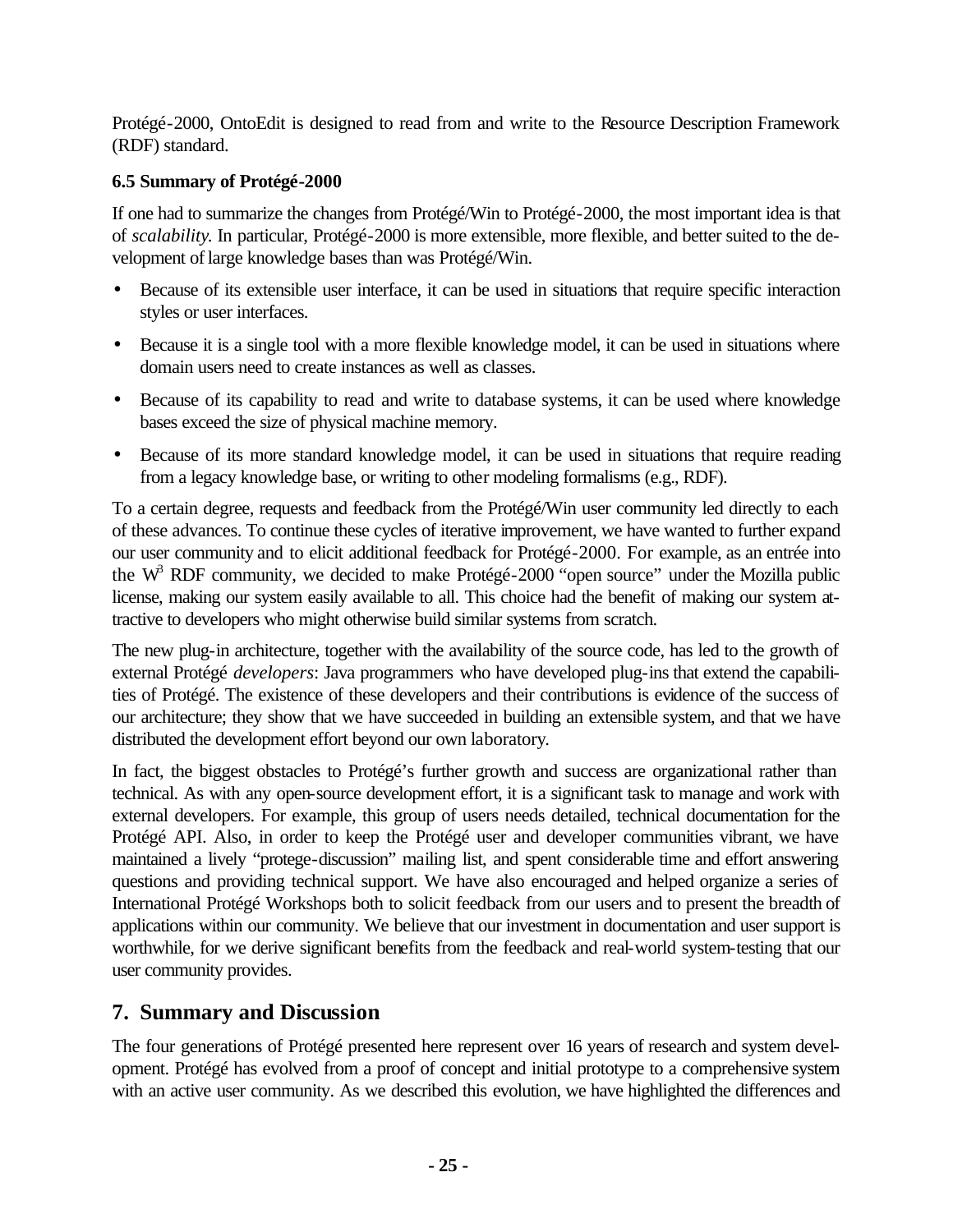augmentations from one version to the next. However, there have been some fundamental ideas of knowledge-based systems development that remained unchanged throughout this evolution:

- Knowledge-based systems should be designed for use by domain experts, rather than exclusively by knowledge engineers.
- Domain-specific knowledge-acquisition tools must be *generated* from an underlying domain model or ontology.
- During construction of these KA-tools, there is a division of labor between structural domain modeling and tool design (mostly carried out by the knowledge engineer), versus filling in detailed domain knowledge (mostly carried out by the domain expert).
- Domain knowledge can be captured declaratively, without direct reference to an inference or problem-solving method. Conversely, inference methods can be isolated as problem-solving methods or (in Protégé-2000) as plug-in applications.

Finally, we have developed Protégé with a consistent meta-methodology that emphasizes pragmatics, real-world problems, and feedback from users. The longevity of these ideas across all of the Protégé implementations has resulted in a stream of derivative research efforts that leverage the flexibility of the Protégé system. These research efforts cover a wide variety of work in knowledge-based systems:

- *Knowledge-based software reuse*. Beginning in the mid-1990s, our group has carried out research that explores the ability to use the Protégé environment to support software reuse: allowing researchers to leverage older software development efforts for new (but related) tasks (Eriksson, Shahar, et al., 1995). We tested this capability with the task of constraint satisfaction in domains of computational biology, medical decision making, and engineering (Gennari, Altman, & Musen, 1995; Gennari, Cheng, et al., 1998).
- *Protégé and the semantic web*. Recently, there has been a great deal of effort to annotate web information with richer semantics, thereby building a *Semantic Web* (Berners-Lee, Hendler, & Lassila, 2001; Hendler, 2001). We describe how Protégé-2000 can be used to author RDF ontologies and content, and how Protégé could support other Semantic Web languages, via construction of other back-end plug-ins (Noy, Sintek, et al., 2001).
- *Ontology merging and alignment*. If multiple groups independently develop ontologies that cover the same domain content, then one often wishes to merge or at least partially align these ontologies. This problem is especially germane to web content, where ontologies proliferate rapidly, and many wish to leverage pre-existing content organizations. We describe a tool known as PROMPT for automatic ontology merging and alignment (Noy & Musen, 2000). This tool is implemented as a Protégé-2000 tab plug-in, and has been evaluated in several different domains.
- *Medical decision support systems*. The longest standing application of Protégé knowledge-bases have been for medical decision support systems, beginning with protocol-based cancer therapy in Oncocin. This work was continued with the EON Project, which applied the ideas of componentbased software and temporal databases to protocol therapy (Musen, Tu, et al., 1996). Temporal information can be critical in medical applications, and thus, a number of Protégé KA tools have been designed for the management of this type of knowledge (Nguyen, Shahar, et al., 1999; Shahar, Chen, et al., 1999). Most recently, by leveraging the Protégé-2000 tab plug-in capability, we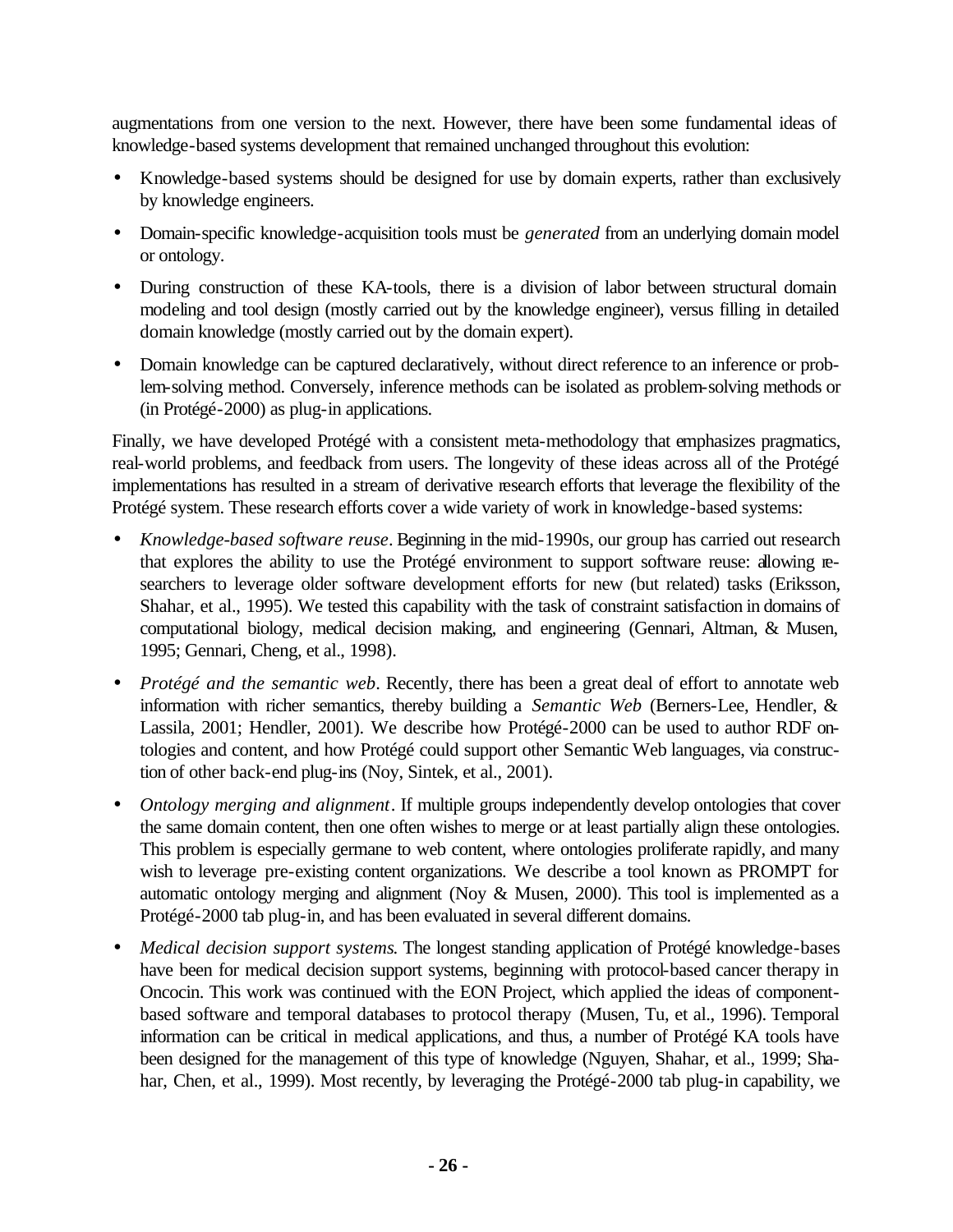have built systems that focused on supporting decisions with regard to patient eligibility into clinical trial protocols (Rubin, Gennari, et al., 1999; Gennari, Sklar, & Silva, 2001).

• *Knowledge representation for health-care guidelines*. The Protégé tools (beginning with Protégé/Win) have been applied throughout the development of the GLIF standard for representing healthcare guidelines (Ohno-Machado, Gennari, et al., 1998; Peleg, Boxwala, et al., 2001). Protégé has been useful for this effort both because the models could be easily changed as GLIF evolved, and because Protégé supports a diagrammatic visualization of guideline elements.

Each of these efforts resulted in scientific contributions in their own domain. Thus, publications describing these endeavors minimize discussion of the underlying Protégé platform per se, and instead focus on their more specific research goals. In contrast, our development of Protégé itself was not driven by the need to build something completely novel, but rather by users' needs for a flexible, reliable, efficient, and easy-to-use environment. In fact, because Protégé is so extensible and general-purpose, it is somewhat difficult to pinpoint the research contribution of the Protégé system itself. In truth, Protégé itself is no longer revolutionary research—however, it does provide a stable, robust, flexible infrastructure for carrying out more specific research in knowledge-based systems. Without the existence of a wellsupported, stable infrastructure such as Protégé, all of the above research efforts would have been nearly impossible to carry out.

Protégé's longevity has been due to a number of factors. First, we recognized early that designing a system for the long term would have clear benefits. We now have a long history of experiences that help guide us when faced with different design choices. (In support of our aim to design for the long-term, we have been fortunate to retain many of our scientific staff for relatively long periods of time.) Second, by happenstance, we were forced to re-implement our system more than once, thereby discovering that the resulting re-engineering led to a greatly improved system. The opportunity to carry out complete revisions of the system has led to an architecture that is much more robust and flexible than any we could have designed in a single pass. Finally, we have strongly encouraged the growth of a user community. To do this, we have had to balance providing new functionality rapidly versus providing stable software for our user community. We have also had to invest time and energy into documentation and user support.

The value of our user community cannot be overstated. Of course, the value provided by user feedback is well-recognized by the software engineering community and by commercial software enterprises. However, Protégé is unusual in that it is a hybrid—it is not a fully-supported commercial software product, yet it is clearly much more robust and supported than typical research software produced by academic projects. Although the work required to transform research software into commercial software is mundane (documentation, thorough testing, user support), we argue that there are real research benefits to carrying out at least some of this effort. For any research effort that claims to be of general use, it is essential that some of these mundane services be provided, for otherwise, the generality claim cannot be proven. Unlike some academic research efforts, we have successfully demonstrated the generality of the Protégé architecture by means of our user community—a variety of different users have worked with Protégé to achieve a variety of different research goals. Our user community is large. Since the system is open source, it is hard to estimate the number of users, but as of this writing, we have over 900 members of the protege-discussion mailing list.

Unlike previous implementations, Protégé-2000 is extensible at the programming level: External developers can build plug-ins that change the behavior and appearance of the system. As a result, we now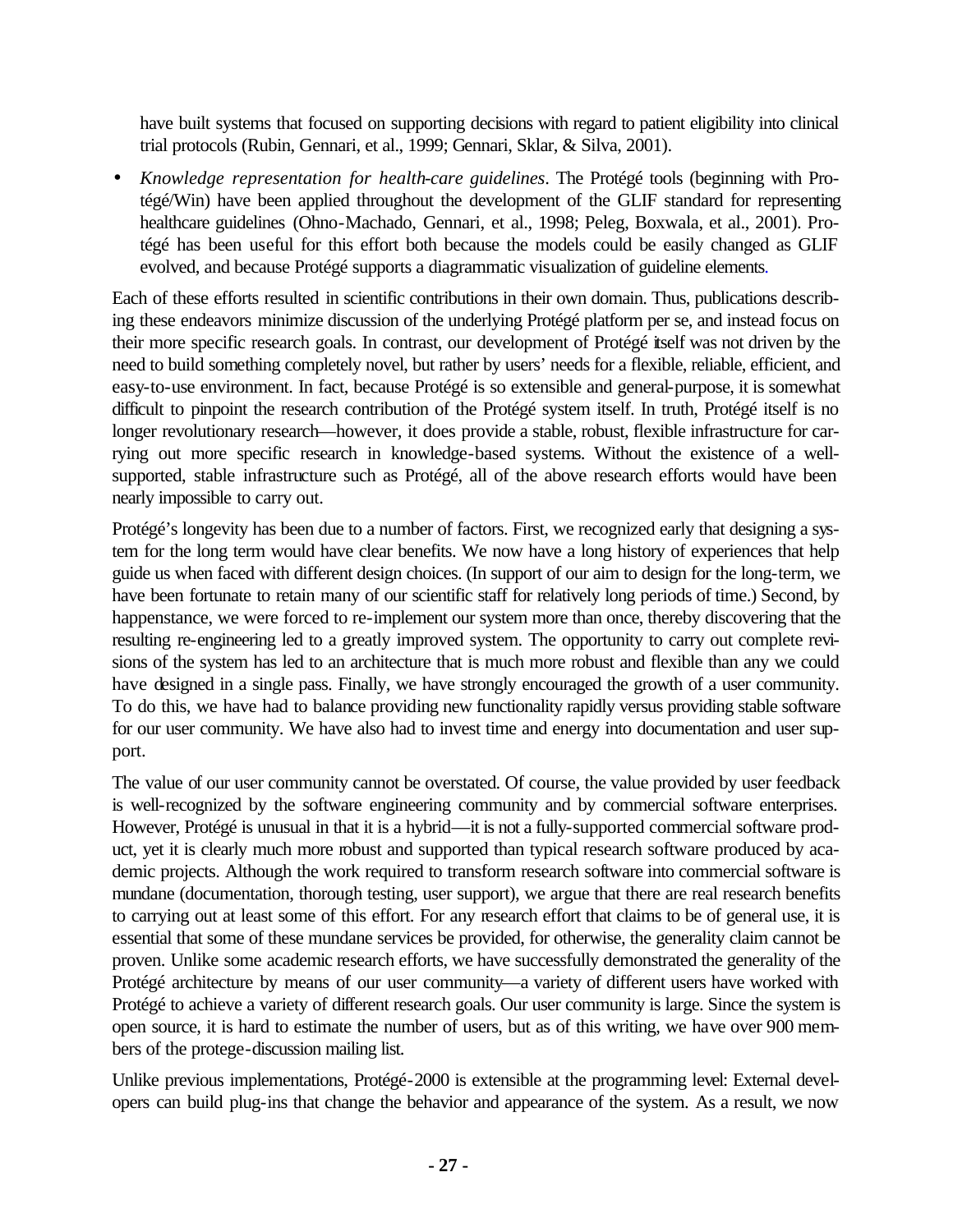have a modest library of these plug-ins, and a community of Protégé-developers outside of the Stanford group. We strongly encourage this community, since it represents a way to distribute the development effort in a controlled manner. Indeed, our hope is that the Protégé system will be able to follow the open-source model of distributed development, which has proven so successful with projects such as the Linux operating system or the Apache Web server.

The Protégé effort illustrates the importance of combining a usable implementation for practical applications with a research platform for scientific experimentation. Protégé has undergone several design iterations, which helped us evaluate Protégé progressively, understand and define the problems of using Protégé, and test new design solutions. The current Protégé-2000 architecture allows for distributed design, whereby developers can experiment with new functionality via plug-in construction, while taking advantage of the well-established knowledge representation infrastructure of the Protégé knowledge model. We believe that the Protégé system is an extensible and robust platform for a wide variety of users: from knowledge-based system developers who build practical systems, to domain experts who provide expert knowledge, to researchers who explore new scientific ideas. Although 16 years is already venerable in comparison to most academic projects, we believe that Protégé will remain a valuable tool for knowledge-base systems, and will continue to grow and evolve for many more years.

### **Acknowledgements**

Parts of this work were funded by the High Performance Knowledge Base Project of the Defense Advanced Research Projects Agency (contract N660001-97-C-8549) and the Space and Naval Warfare Systems Center (contract N6001-94-D-6052). As should be clear, we are greatly indebted to our users, for this project would not have flourished without their active and continued support. In addition to the authors, we acknowledge and thank the many people who have contributed to the development of Protégé. Protégé-2000 can be downloaded from http://protege.stanford.edu/

### **References**

- Bachant, J. and McDermott, J. D. (1984). R1 revisited: Four years in the trenches. *AI Magazine*, **5**(3): 21-32.
- Berners-Lee, T., Hendler, J., and Lassila, O. (2001). The semantic web. *Scientific American*, **284**(5): 34- 43.
- Breuker, J. A. and Velde, W. V. d. (1994). *The CommonKADS Library for Expertise Modelling*. Amsterdam, The Netherlands, IOS Press.
- Buchanan, B., Barstow, D., Bechtal, R., et al. (1983). Constructing an expert system. In *Building Expert Systems*. F. Hayes-Roth, D. Waterman, andD. Lenat, Eds., Addison-Wesley.
- Buchanan, B. G. and Shortliffe, E. H., Eds. (1984). *Rule-Based Expert Systems: The Mycin Experiments of the Stanford Heuristic Programming Project*, Addison-Wesley.

Chandrasekaran, B. (1983). Towards a Taxonomy of Problem-Solving Types. *AI Magazine*, **4**(1): 9-17.

Chandrasekaran, B. (1986). Generic tasks in knowledge-based reasoning: High-level building blocks for expert system design. *IEEE Expert*, **1**(3): 23-30.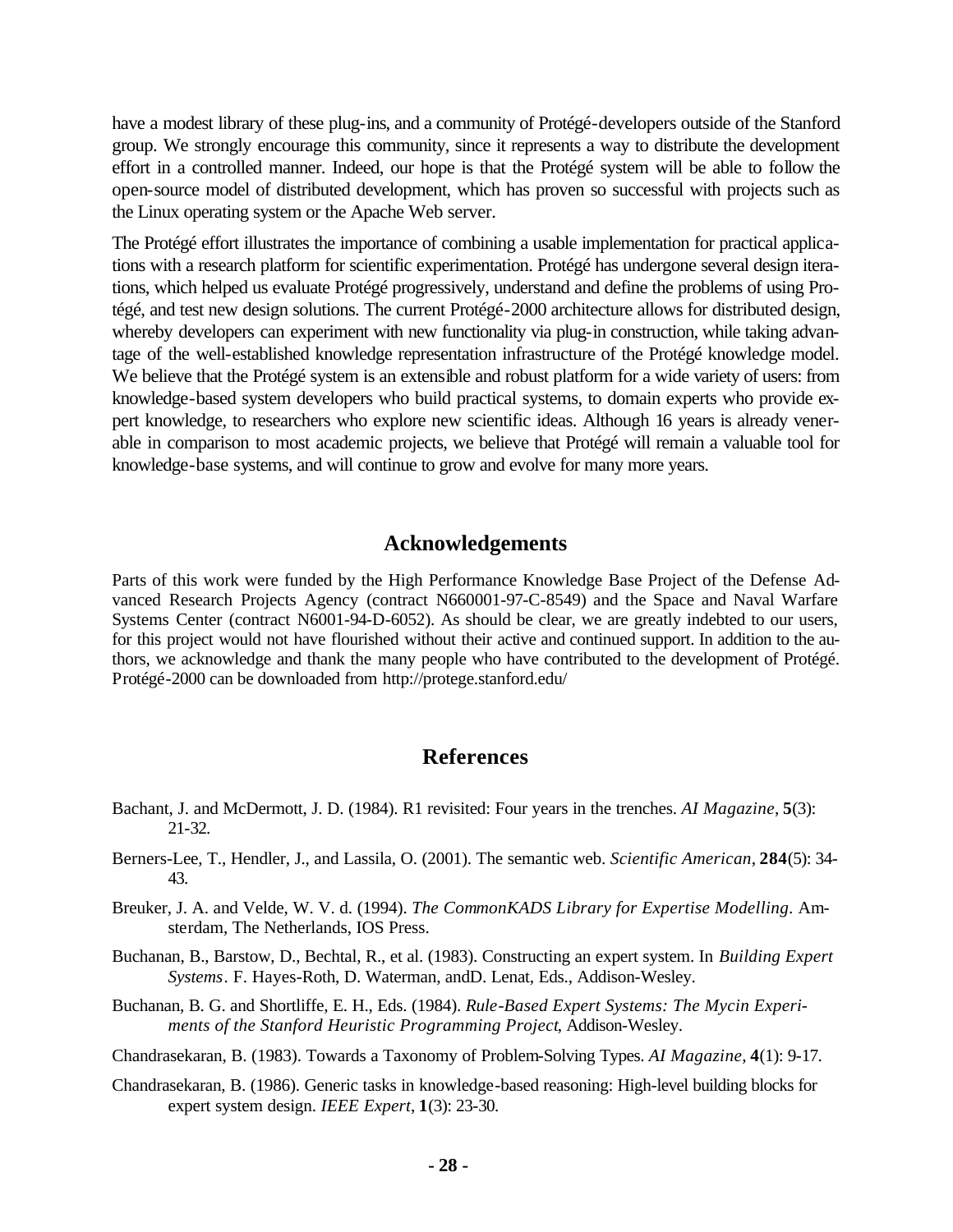- Chaudhri, V. K., Farquhar, A., Fikes, R., Karp, P. D., and Rice, J. P. (1998). OKBC: A programmatic foundation for knowledge base interoperability. *Proceedings of AAAI-'98*, Madison, WI, 600-607.
- Crubezy, M., Lu, W., Motta, E., and Musen, M. A. (2001). *The Internet Reasoning Service: Delivering Configurable Problem-Solving Components to Web Users*, Stanford Medical Informatics, Technical Report SMI-2001-0895.
- Domingue, J. (1998). Tadzebao and WebOnto: Discussing, browsing, and editing ontologies on the web. *Proceedings of the 11th Workshop on Knowledge Acquisition, Modeling and Management*, Banff, CA,
- Duineveld, A. J., Stoter, R., Weiden, M. R., Kenepa, B., and Benjamins, V. R. (2000). Wondertools? A comparative study of ontological engineering tools. *International Journal of Human-Computer Studies*, **52**(6): 1111-1133.
- Eriksson, H., Puerta, A. R., and Musen, M. A. (1994). Generation of knowledge-acquisition tools from domain ontologies. *International Journal of Human-Computer Studies*, **41**: 425-453.
- Eriksson, H., Shahar, Y., Tu, S. W., Puerta, A. R., and Musen, M. A. (1995). Task modeling with reusable problem-solving methods. *Artificial Intelligence*, **79**: 293-326.
- Eshelman, L., Ehret, D., McDermott, J. D., and Tan, M. (1987). MOLE: A tenacious knowledgeacquisition tool. *International Journal of Man-Machine Studies*, **26**: 41-54.
- Farqahar, A., Fikes, R., Pratt, W., and Rice, J. (1995). *Collaborative Ontology Construction for Information Integration*, Stanford Knowledge Systems Lab, Technical Report KSL-95-63.
- Farqahar, A., Fikes, R., and Rice, J. (1997). The ontolingua server: A tool for collaborative ontology construction. *International Journal of Human-Computer Studies*, **46**(6): 707-728.
- Fensel, D., Benjamins, V. R., Motta, E., and Wielinga, B. (1999). UPML: A framework for knowledge system reuse. *International Joint Conference on AI*, Stockholm, Sweden,
- Fridsma, D., Gennari, J. H., and Musen, M. A. (1996). Making generic guidelines site-specific. *Proceedings of the 20th AMIA Annual Fall Symposium*, Washington, DC, 597-601.
- Genesereth, M. R. and Fikes, R. (1992). *Knowledge Interchange Format, Version 3.0 Reference Manual*, Stanford University Computer Science Dep't, Technical Report Logic -92-1.
- Gennari, J. H., Altman, R. B., and Musen, M. A. (1995). Reuse with Protégé-II: From elevators to ribosomes. *Proceedings of the ACM-SigSoft 1995 Symposium on Software Reusability*, Seattle, WA, 72-80.
- Gennari, J. H., Cheng, H., Altman, R. B., and Musen, M. A. (1998). Reuse, CORBA, and knowledgebased systems. *International Journal of Human-Computer Studies*, **49**: 523-546.
- Gennari, J. H., Sklar, D., and Silva, J. S. (2001). Protocol authoring to eligibility determination: Cross-tool communication. *Proceedings of the AMIA Annual Symposium*, Washington, DC, 199-203.
- Gennari, J. H., Tu, S. W., Rothenfluh, T. E., and Musen, M. A. (1994). Mapping domains to methods in support of reuse. *International Journal of Human-Computer Studies*, **41**: 399-424.
- Gil, Y. and Melz, E. (1996). Explicit representations of problem-solving strategies to support knowledge acquisition. *Proceedings of the Thirteen National Conference on Artificial Intelligence (AAAI-96)*, Portland, OR, 469-476.
- Goldstein, M. K., Hoffman, B. B., Coleman, R. W., et al. (2000). Implementing clinical practice guidelines while taking account of evidence: ATHENA, an easily modifiable decision-support system for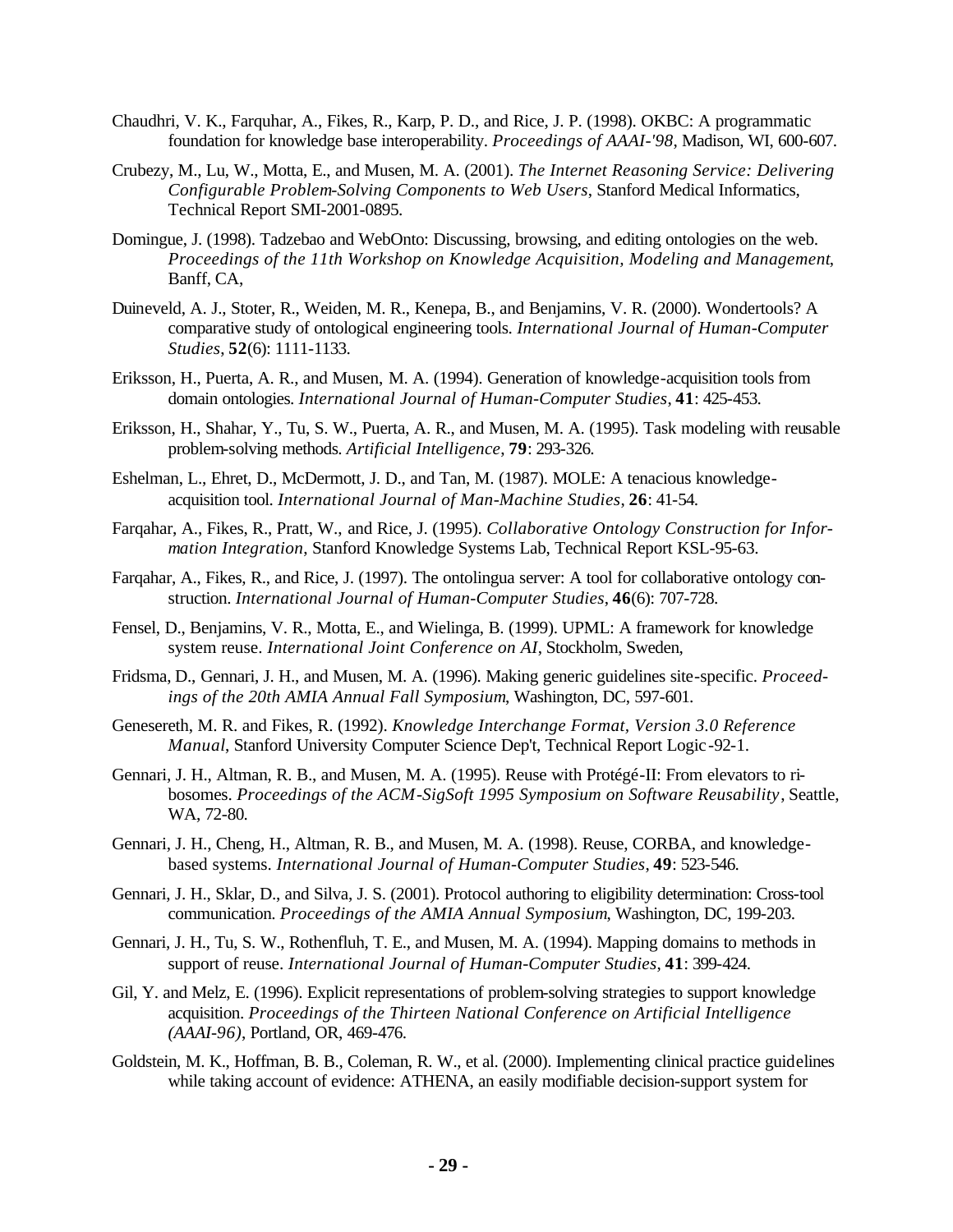management of hypertension in primary care. *Proceedings of the AMIA Annual Symposium*, Los Angeles, CA, 300-304.

- Gruber, T. R. (1993). A translation approach to portable ontology specifications. *Knowledge Acquisition*, **5**(2): 199-220.
- Guarino, N. and Giaretti, P. (1995). Ontologies and knowledge bases: Towards a terminological clarific ation. In *Towards Very Large Knowledge Bases*. N. J. I. Mars, Ed., IOS Press**:** 25-32.
- Hayes, P. J. (1979). The logic of frames. In *Readings in Knowledge Representation*. R. J. Brachman and H. J. Levesque, Eds., Morgan Kaufmann**:** 287-295.
- Hayes-Roth, F., Waterman, D., and Lenat, D., Eds. (1983). *Building Expert Systems*, Addison-Wesley.
- Hendler, J. (2001). Agents and the semantic web. *IEEE Intelligent Systems*, **16**(2): 30-37.
- Johnson, P. D., Tu, S. W., Booth, N., Sugden, B., and Purves, I. N. (2000). Using scenarios in chronic disease management guidelines for primary care. *Proceedings of the AMIA Annual Symposium*, Los Angeles, CA, 389-393.
- Karp, P., Myers, K., and Gruber, T. (1995). The generic frame protocol. *Proceedings of the 1995 International Joint Conference on Artificial Intelligence*, 768-774.
- Karp, P. D., Chaudhri, V. K., and Pauley, S. M. (1999). A collaborative environment for authoring large knowledge bases. *Journal of Intelligent Information Systems*, **13**: 155-194.
- MacGregor, R. M. (1991). Using a description classifier to enhance deductive inference. *Proceedings Seventh IEEE Conference on AI Applications*, 141-147.
- Marcus, S. and McDermott, J. D. (1989). SALT: A knowledge acquisition language for propose-andrevise systems. *Artificial Intelligence*, **39**(1): 1-37.
- McDermott, J. D. (1988). Preliminary steps toward a taxonomy of problem-solving methods. In *Automating Knowledge Acquisition for Expert Systems*. S. Marcus, Ed., Kluwer Academic Publishers**:**  225-256.
- Motta, E., O'Hara, K., Shadbolt, N., Stutt, A., and Zdrahal, Z. (1996). Solving VT in VITAL: a study in model construction and knowledge reuse. *International Journal of Human-Computer Studies*, **44**: 333-371.
- Musen, M. A. (1987). Use of a domain model to drive an interactive knowledge-editing tool. *International Journal of Man-Machine Studies*, **26**: 105-121.
- Musen, M. A. (1989a). *Automated Generation of Model-Based Knowledge-Acquisition Tools*, Pitman Publishing.
- Musen, M. A. (1989b). Automated support for building and extending expert models. *Machine Learning*, **4**: 347-376.
- Musen, M. A. and Tu, S. W. (1993). Problem-solving models for generation of task specific knowledge acquisition tools. In *Knowledge-Oriented Software Design*. J. Cuena, Ed. Amsterdam, Elsevier.
- Musen, M. A., Tu, S. W., Das, A., and Shahar, Y. (1996). EON: A component-based approach to automation of protocol-directed therapy. *Journal of the American Medical Informatics Association*, **3**: 367-388.
- Nguyen, J. H., Shahar, Y., Tu, S. W., Das, A., and Musen, M. A. (1999). Integration of temporal reasoning and temporal-data maintenance into a reusable database mediator to answer abstract, timeoriented queries: The Tzolkin system. *Journal of Intelligent Information Systems*, **13**: 121-145.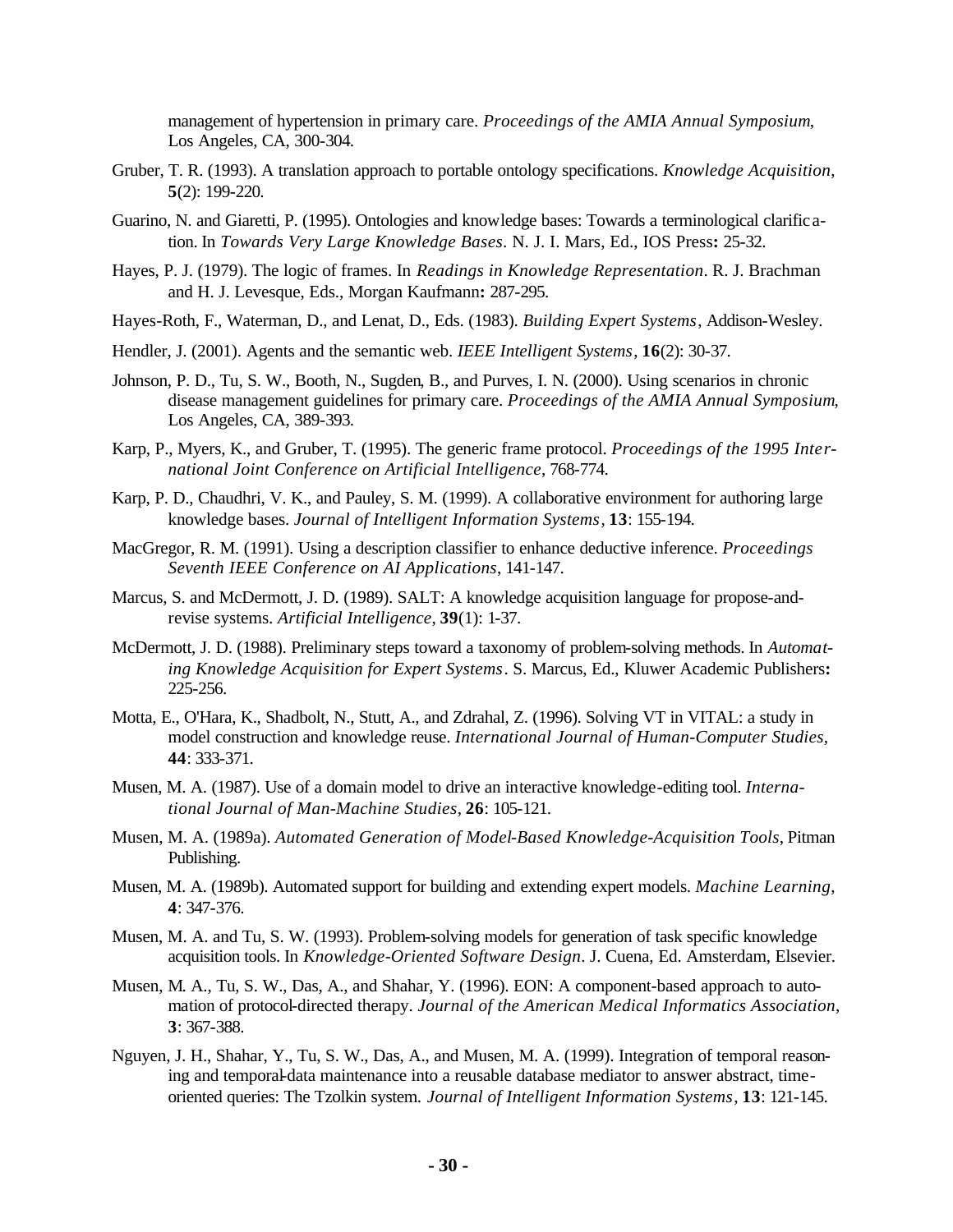- Noy, N. F., Fergerson, R. W., and Musen, M. A. (2000). The knowledge model of Protégé-2000: Combining interoperability and flexibility. *Second International Conference on Knowledge Engineering and Knowledge Management (EKAW'2000)*, Juan-les-Pins, France,
- Noy, N. F. and Musen, M. A. (2000). PROMPT: Algorithm and tool for automated ontology merging and alignment. *Seventeenth National Conference on Artificial Intelligence (AAAI-2000)*, Austin, TX, 450--455.
- Noy, N. F., Musen, M. A., Mejino, J. L. V., and Rosse, C. (2002). *Pushing the envelope: Challenges in a frame-based representation of human anatomy*, Stanford Medical Informatics, Technical Report SMI-2002-0925.
- Noy, N. F., Sintek, M., Decker, S., et al. (2001). Creating semantic web contents with Protege-2000. *IEEE Intelligent Systems*, **16**(2): 60-71.
- O'Hara, K., Shadbolt, N., and van Heijst, G. (1998). Generalised directive models: integrating model development and knowledge acquisition. *International Journal of Human-Computer Studies*, **49**(4): 497-522.
- Ohno-Machado, L., Gennari, J. H., Murphy, S., et al. (1998). The guideline interchange format: A model for representing guidelines. *Journal of the American Medical Informatics Association*, **5**: 357- 372.
- Peleg, M., Boxwala, A. A., Bernstam, E., et al. (2001). Sharable representation of clinical guidelines in GLIF: Relationship to the Arden Syntax. *Journal Of Biomedical Informatics*, **34**(3): 170-181.
- Puerta, A. R., Egar, J. W., Tu, S. W., and Musen, M. A. (1992). A multiple -method knowledge-acqusition shell for the automatic generation of knowledge-acquisition tools. *Knowledge Acquisition*, **4**: 171- 196.
- Puerta, A. R., Tu, S. W., and Musen, M. A. (1993). Modeling tasks with mechanisms. *International Journal of Intelligent Systems*, **8**: 129-152.
- Rubin, D., Gennari, J. H., Srinivas, S., et al. (1999). Tool support for authoring eligibility criteria for cancer trials. *Proceedings of the AMIA Annual Symposium*, Washington, DC, 369-373.
- Sandahl, K. (1994). Transferring knowledge from active expert to end-user environment. *Knowledge Acquisition*, **6**: 1-21.
- Schreiber, A. T., Akkermans, J. M., Anjewierden, A., et al. (1999). *Knowledge Engineering and Management: The CommonKADS Methodology*, MIT Press.
- Schreiber, A. T., Wielinga, B., Akkermans, J. M., van de Veld, W., and de Hoog, R. (1994). Common-KADS: A comprehensive methodology for KBS development. *IEEE Expert*, **9**: 28-37.
- Shahar, Y., Chen, H., Stites, D. P., et al. (1999). Semi-automated entry of clinical temporal-abstraction knowledge. *Journal of the American Medical Informatics Association*, **6**(6): 494-511.
- Shortliffe, E. H., Scott, A. C., Bischoff, M. B., et al. (1981). ONCOCIN: An expert system for oncology protocol management. *International Joint Conference on Artificial Intelligence (IJCAI '81)*, Vancouver, CA, 876-881.
- Staab, S. and Maedche, A. (2000). Axioms are objects, too—Ontology engineering beyond the modeling of concepts and relations. *Proceedings of the ECAI 2000 Workshop on Ontologies and Problem-Solving Methods*, Berlin, Germany,
- Steels, L. (1990). Components of expertise. *AI Magazine*, **11**: 30-49.